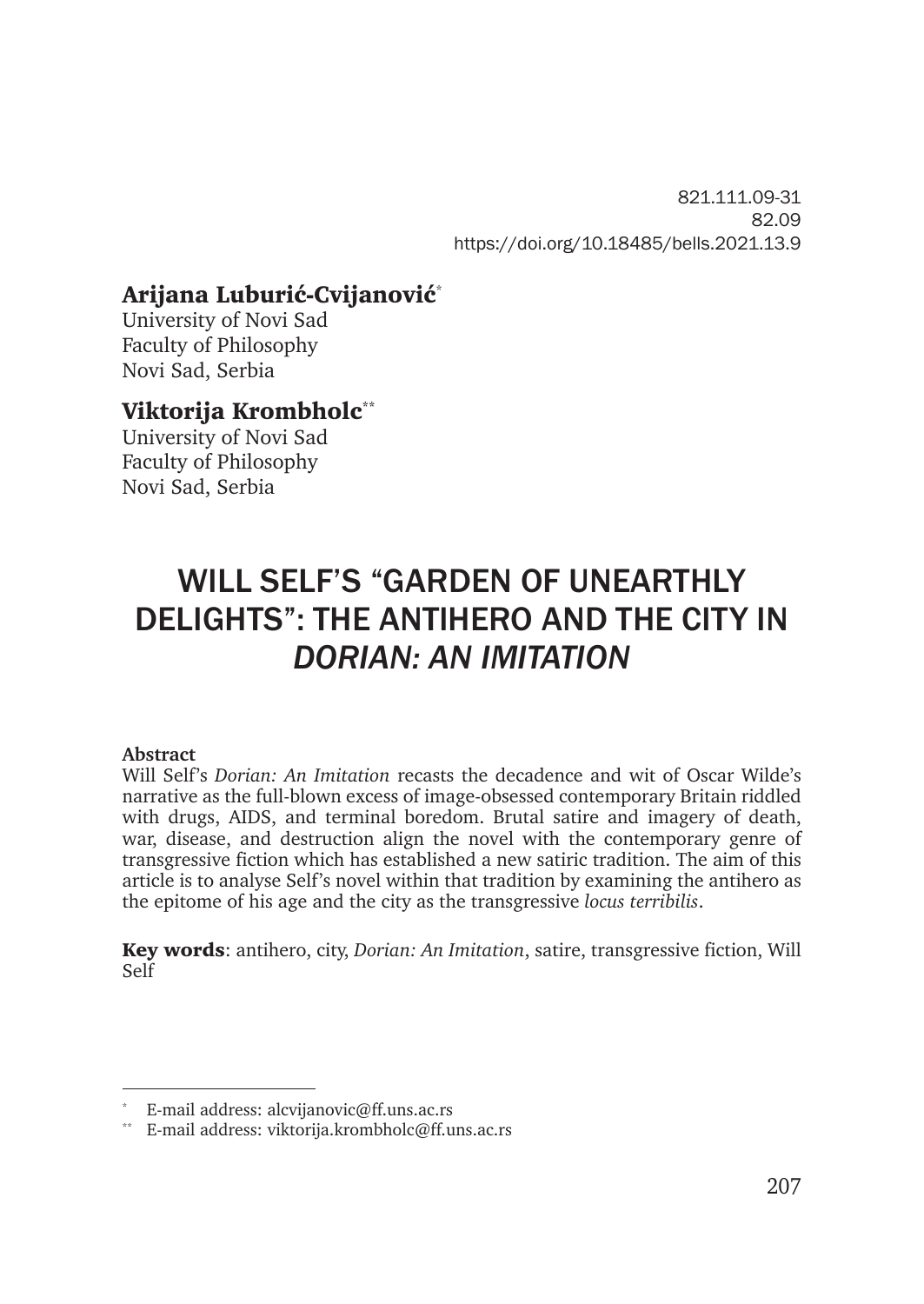## 1. Introduction

As one of the most daring and controversial genres of contemporary literature, transgressive fiction has attracted quite a lot of readerly and media attention. Its appeal is such that Robin Mookerjee goes so far as to consider it the most significant literary movement of our time. Even if Mookerjee's claim is somewhat exaggerated and unconvincing, transgressive fiction is beyond doubt a prolific and radical genre that draws on a centuries-long satiric tradition to deliver its social critique. First coined in 1993, the term "transgressive fiction" has come to refer to a wide variety of authors, from Bret Easton Ellis and Chuck Palahniuk to Angela Carter and Martin Amis, who are said to belong to a new satiric tradition. Frequently criticised for its matter-of-fact representation of taboo content and misjudged as a call for violence, transgressive fiction as a form of satire has not received enough serious scholarly attention, so this article is an attempt to add to the existing debates. By first outlining transgressive fiction as a mode and genre and then focusing on Will Self's *Dorian: An Imitation* (2002), we wish to show how the transgressive energies of the novel are mobilized to satirize the (self-)destructive tendencies, institutions, ideologies, and moral relativism of the 1980s and 1990s in Britain.

While the lyricism of Self's prose aligns *Dorian: An Imitation* with modernism, its unforgiving satire and brave portrayal of unpleasant subjects define the novel as a transgressive postmodern satire. As the title suggests, *Dorian: An Imitation* is a rewriting of Oscar Wilde's provocative novel on the pursuit of eternal youth. Recasting aestheticism and gay subculture at the turns of two centuries – the 1890s in Wilde's original and the 1980s and 1990s in Self's "imitation" – Self's novel focuses on the hedonism and decadence of the wealthy few but paints a disturbing broader picture of British society consumed by excess, social and political crises, and the AIDS epidemic. Wilde's characters are recast as Henry Wotton, an outed homosexual and drug addict, Baz Hallward, a video artist whose installation *Cathode Narcissus* redefines Wilde's painting for a narcissistic age, and the sexually omnivorous epitome of the time's narcissism, Dorian. Together with a group of so-called friends, lovers, and acquaintances, they expose the agenda of the entrepreneurial 80s as essentially selfish as the story delves into the life of the stigmatized gay community against the background of an image-obsessed world marked by perpetual conflict and a near-total lack of empathy.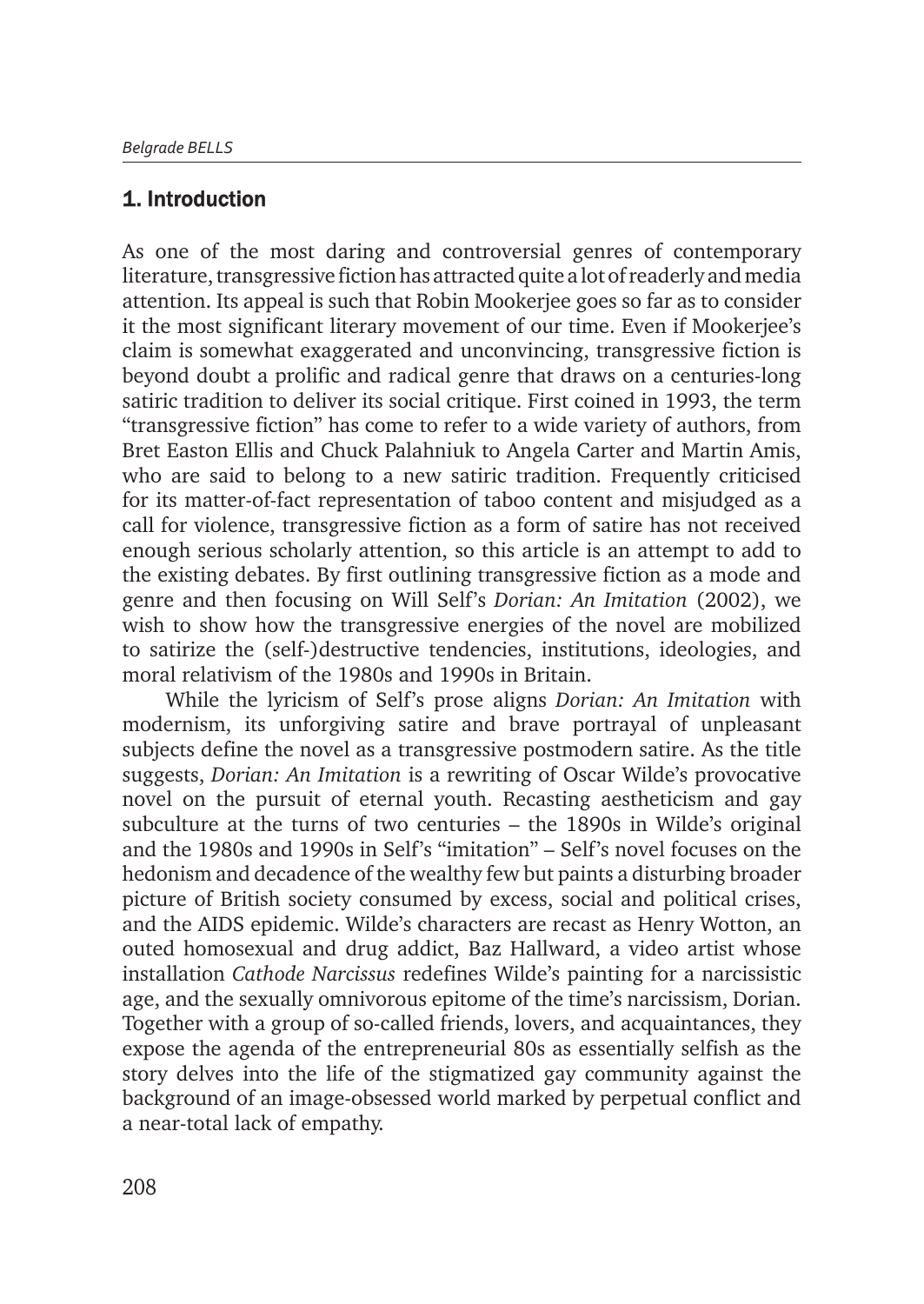Despite the obvious transgressive features, *Dorian: An Imitation* has mostly been read within other theoretical frameworks, such as Neo-Victorianism, so this article wishes to offer a new perspective on Self's novel. The aim is to read it within the tradition of satiric transgressive fiction and specifically examine the role of its most characteristically transgressive aspects, the antihero and the city, in Self's critique. To do so, the article employs Robin Mookerjee's and M. Keith Booker's theoretical considerations of the development, features, and varieties of transgressive fiction both as a mode and as a genre. To properly understand the links that the novel establishes between transgression, the body, sexuality, and death, the analysis also relies on Michel Foucault's theorization of transgression, Georges Bataille's reflections on desire, eroticism, and death, as well as Julia Kristeva's insights into narcissism and the abject. Finally, in its exploration of the threatening and disordered city as the staple setting of both urban dystopia and transgressive fiction, the article enters into a dialogue with some of the latest theoretical literature on the city in contemporary fiction. For the purpose of providing a wider context for the interpretation of Self's novel, the article starts by tracing a brief history of transgressive fiction.

## 2. Transgressive fiction: mode and/or genre?

Drawing clear theoretical demarcation lines is at times notoriously difficult, so it comes as no surprise that transgressive fiction can and should be understood as both mode and genre, where transgression possibly implies the traversing of any boundaries, formal, generic, linguistic, or cultural, and not only those of conventional morality. To hint at the usefulness of such a broad view of transgressive literature in general, one needs only to think of the complexity of transgression in magical realism, itself read as both mode and genre, transgressive in its defining criss-crossing of the boundary between fantasy and reality, and inclusive of particularly subversive transgressive variants intent on disruption of fixed categories (Bowers 2004: 66–82). Unlike magical realism, however, transgressive fiction as a genre reflects transgression primarily as "profanation in a world which no longer recognizes any positive meaning in the sacred" (Foucault 1977: 30), as such present, though by no means inevitable, in transgressive literature and mythology since antiquity.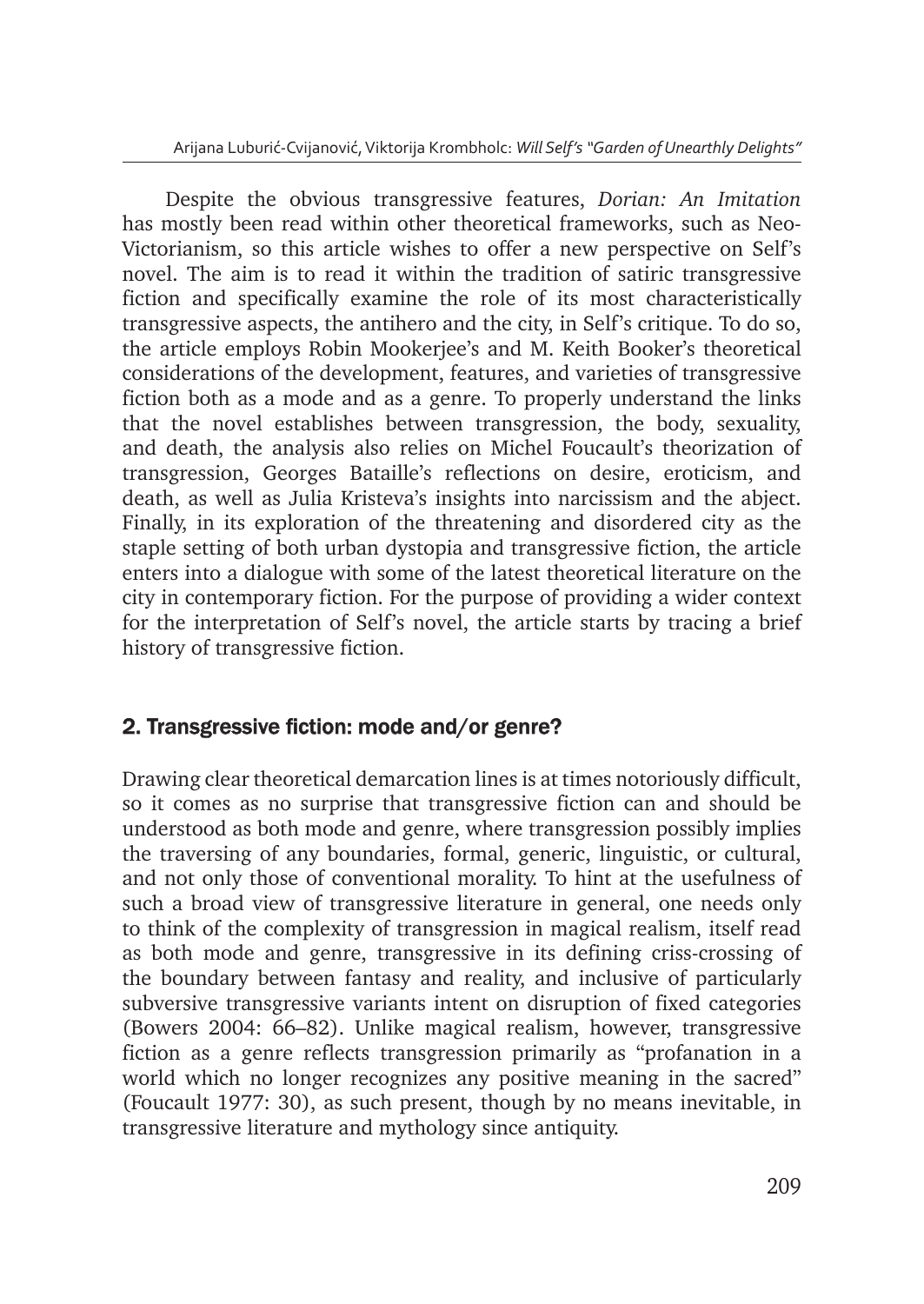From its birth as a mode in the works of forerunners like Ovid, a "proto-transgressive author" (Mookerjee 2013: 33), to its contemporary transformation into a genre, transgressive literature has been characterized by violence, moral ambiguity, sexual deviancy, transformation, and satirical views of society, its norms and systems of belief. In its modern varieties, transgressive fiction expectedly also disturbs the form of the traditional novel, redefines generic categories, and reaches far beyond the standards of propriety in language. All these features are now seen to have determined transgressive fiction as a distinct genre emerging in the 1970s, with a few earlier novels, notably *Lolita* (1955) and *Naked Lunch* (1959), which are read as transgressive in the contemporary sense. In the course of a few decades, the genre has become so prolific and attention-drawing that Robin Mookerjee considers it "the most significant literary movement of our time" (Mookerjee 2013: 14). While Mookerjee perhaps places too much importance on a single genre, transgressive fiction does attract a wide readership by its controversial content and manner of representation which boost publicity and sales, and is undoubtedly among the most provocative genres today.

Together with similarly cult recent genres like bizarro fiction, transgressive fiction evolved from the 1970s' interest in the grotesque in writers like Martin Amis, Ian McEwan, Phillip Roth, J. G. Ballard, or Kathy Acker, whose works offer savagely bitter, satirical, and disturbing portraits of corrupted contemporary society reigned by death, sexual and psychological perversion, drugs, alcohol, violence, and madness, frequently conjoined with a willingness to shock and narrative selfconsciousness. These "troubled moralists … of an increasingly grotesque and alien world" or "troubling, self-conscious, experimental visionaries" (Bradbury 1993: 390–91) depict social and psychological disorder, and the resultant breakdown of the self, in a fantasy- or thrillerlike world whose moral constitution is set in doubt. Having reached its peak in the 1980s and 90s, transgressive fiction was first marked out as a genre and termed transgressive in a 1993 article by Michael Silverblatt, who defined American transgressive writing as having "violation at its core: violation of norms, of humanistic enterprise, of the body" (Silverblatt 1993). This determinative trait has inspired other terms whose derogatory ring defies their initially descriptive purpose. Kathryn Hume's aggressive fiction and James Annesley's blank fiction refer equally to content, style, and an author's disposition, but neither encompasses all transgressive fiction, nor does it always seem to grasp its implications.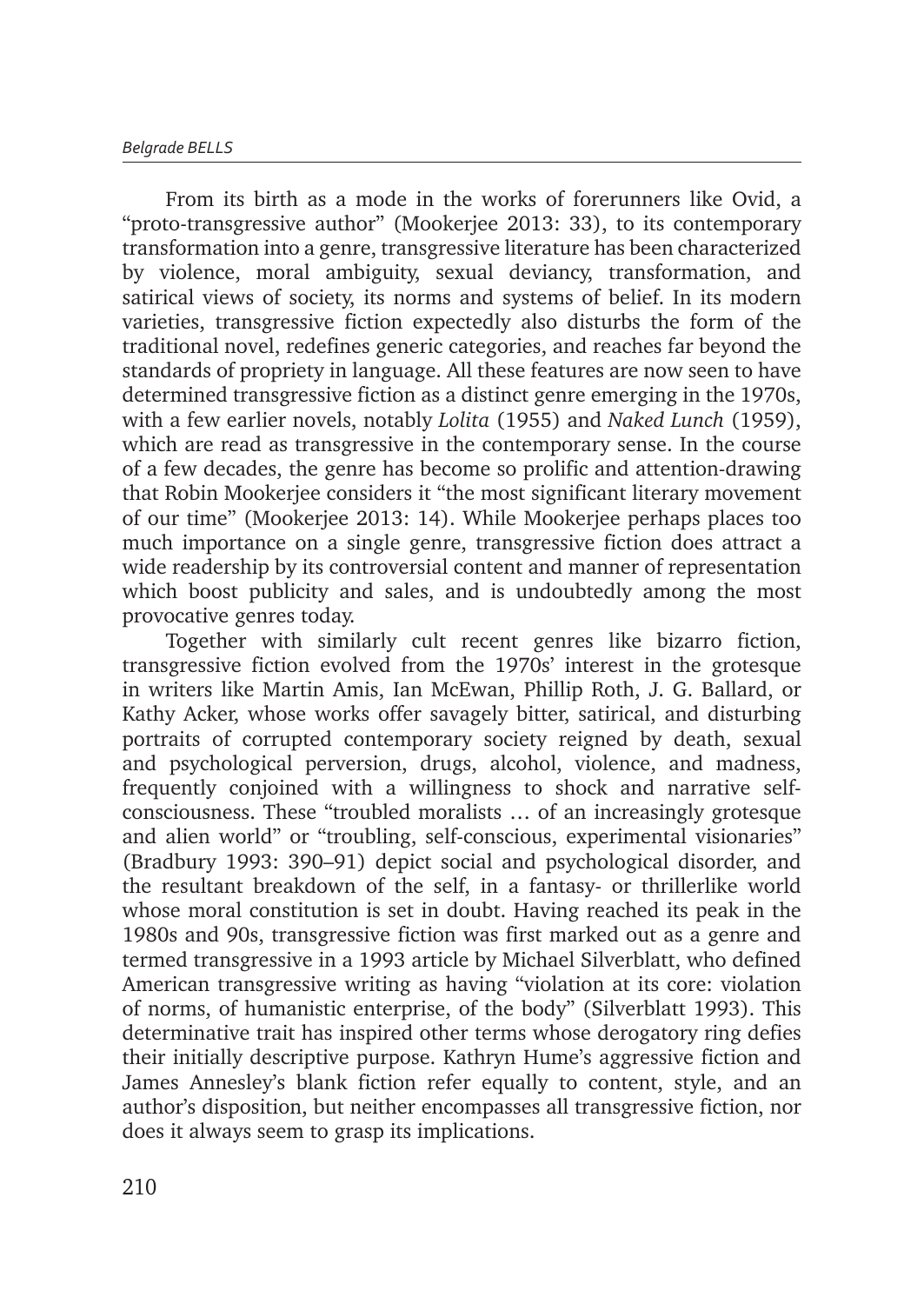Mookerjee attempts to compensate for this failure by outlining transgressive fiction as a subgenre of postmodernism consistent with the satiric tradition, at the same time acknowledging that the rhetoric of transgression is also closely related to modernism (Mookerjee 2013: 6; 9). He traces its origins to the earliest satirists, Petronius, the Menippean school, and Ovid, who dealt with one dominant, "overarching mythology", while contemporary satirists share their predecessors' obscure, ambiguous, and evasive authorial presence but face a number of systems and beliefs (Mookerjee 2013: 2–3). Through satire, transgressive fiction is linked with folk literature, itself a response to the norm, and follows up on major satirists like Jonathan Swift, George Gordon Byron, and Marquis de Sade. Although contemporary transgressive fiction often draws inspiration from the satiric tradition, in his analysis of Salman Rushdie, M. Keith Booker points out that the satiric edge is common but not indispensable in transgressive works (Booker 1991: 49–71). It is, however, vital to Will Self's writing, which would belong to what Mookerjee calls "the transgressive canon" (Mookerjee 2013: 147) if the notion of the canon were not so questionable.

Satiric or not, contemporary transgressive fiction is a topic of endless heated debates and an (un)intentional target of harsh criticism. Despite its involvement in the dismantling of institutions and ideologies, the genre is continuously berated in literary criticism precisely for its matter-of-fact representation of "unpleasant content" (Mookerjee 2013: 1). Kathryn Hume's impressionistic reading of American fiction since the 1970s as "designed not to give readers pleasure" (Hume 2012: ix) serves well to illustrate this tendency. In a text prone to gross generalizations, Hume asserts that these "aggressively off-putting novels" inevitably make the readers feel "attacked and abused", and widely uses terms such as "user-unfriendly fiction", "aggressive fictions", "irritating fictions", or "transgressive fiction" (Hume 2012: ix–x; 40; 25) to cover novels as diverse as Phillip Roth's *Portnoy's Complaint* (1969), Bret Easton Ellis's *American Psycho* (1991), and Cormac McCarthy's *The Road* (2006). The sheer frequency of such views shows that transgressive fiction is certainly and purposefully unpleasant. While undermining literary paradigms and beliefs, transgressive fiction upsets by its straightforward representation of taboo subjects like extreme violence, bizarre behaviour, deviant and pornographic sexuality, abuse of drugs, or disease. All conventional notions concerning family, human relations, the body, or morality are thrown in disarray in critical considerations of sexuality and society, the two major themes of transgressive fiction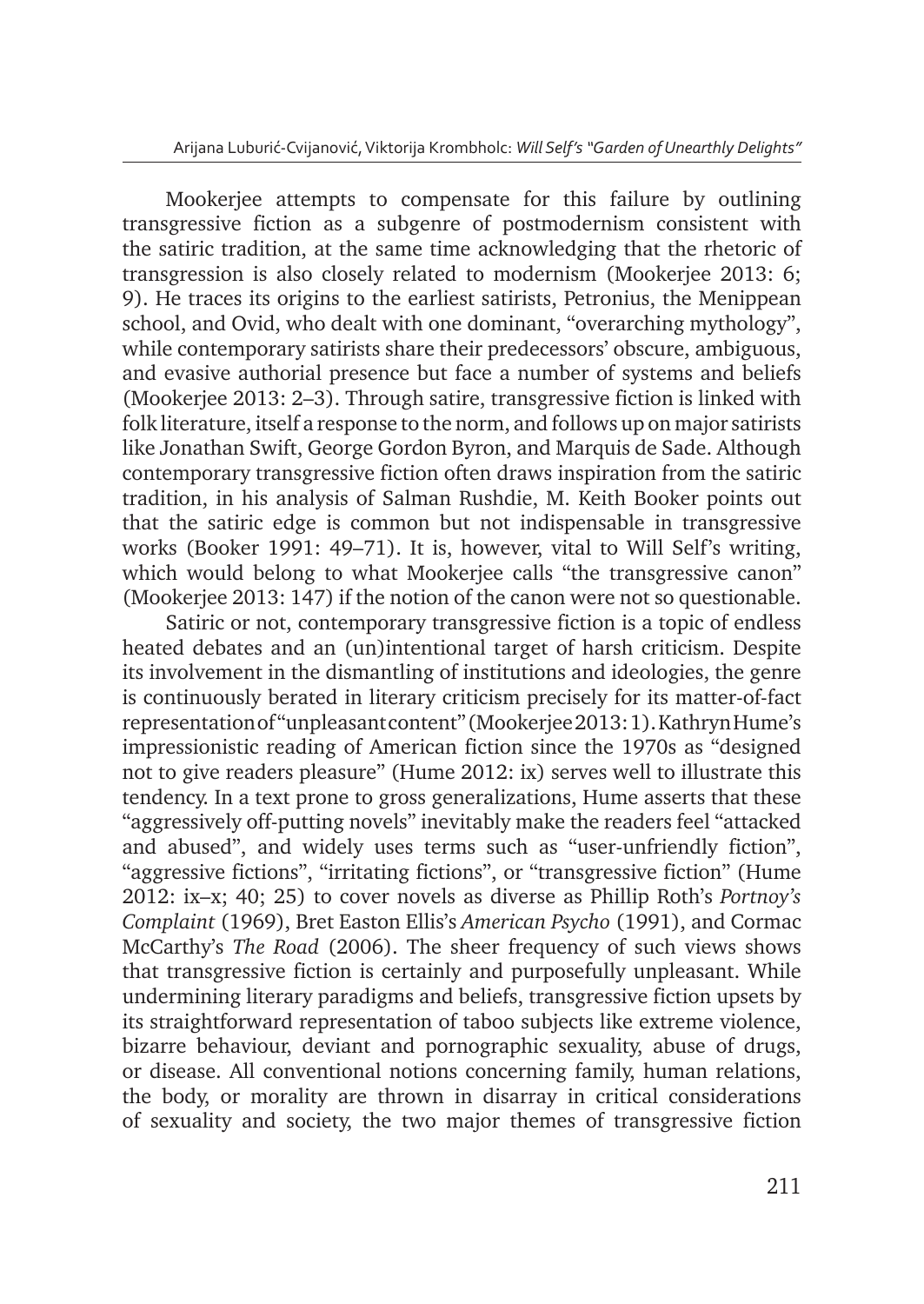according to Mookerjee (Mookerjee 2013: 5). Its dystopian cities abound in imagery of destruction, decay, grotesquerie, and monstrosity, with the city and body as mirror images of each other.

Central to these fictions' transgressive standpoint is the figure of the alienated, antisocial, immoral/amoral, at times monstrous and brutally honest antihero. Endowing him with doubles – Patrick Bateman/Paul Owen in *American Psycho*, Joe/Tyler in *Fight Club* (1996), John Self/ Fielding Goodney in *Money* (1984), Dorian/Narcissus in *Dorian: An Imitation* – allows authors to blur the distinction between right and wrong, good and evil, normal and deviant. Most disturbing of all is transgressive fiction's blunt, morally neutral or ambiguous manner of presentation which collapses the distance between reader and content (Mookerjee 2013: 2), enabling authors, whose implied presence is seen as inherited from the earliest satirists, to refrain from any moral stand. The genre, which exhibits a clear preference for the confessional mode, is therefore seen as more "interrogative than declarative" (Mookerjee 2013: 174) and critical of specific cultures and their value systems or the contemporary world at large, making "a socially relevant statement" (Mookerjee 2013: 1).

Transgressive fiction has proven time and again that it certainly can be a vehicle for political statements as the "transgressive energies of literature … are directed … at dominant institutions and ideologies in the real world of politics and history" (Booker 1991: 3). Its social critique is often expressed in the "flat, clinical" (Mookerjee 2013: 1) style of which Ellis is taken as exemplary. Silverblatt's claim that American transgressive authors "take the simple declarative sentences of the minimalists a few notches further toward blankness or numbness" (Silverblatt 1993) has inspired Mookerjee to postulate the existence of the transgressive style. While it is characteristic of a number of authors like Ellis or Palahniuk, others like Nabokov, Amis, Self, or Angela Carter show that there is no such thing as the transgressive style. Yet, in all its varieties, style seems to provide a significant contrast to the subject matter. Blank style helps present morally suspect content in a neutral way, turning into an instrument of mockery when, for example, the language of advertising in *American Psycho* parodies an obsession with brands and status symbols among yuppies in the 1980s. On the other hand, the stylistic and verbal mastery of a Nabokov, Carter, Amis, or Self can act as a screen that "obscures … violent acts" (Mookerjee 2013: 94) or beautifies them.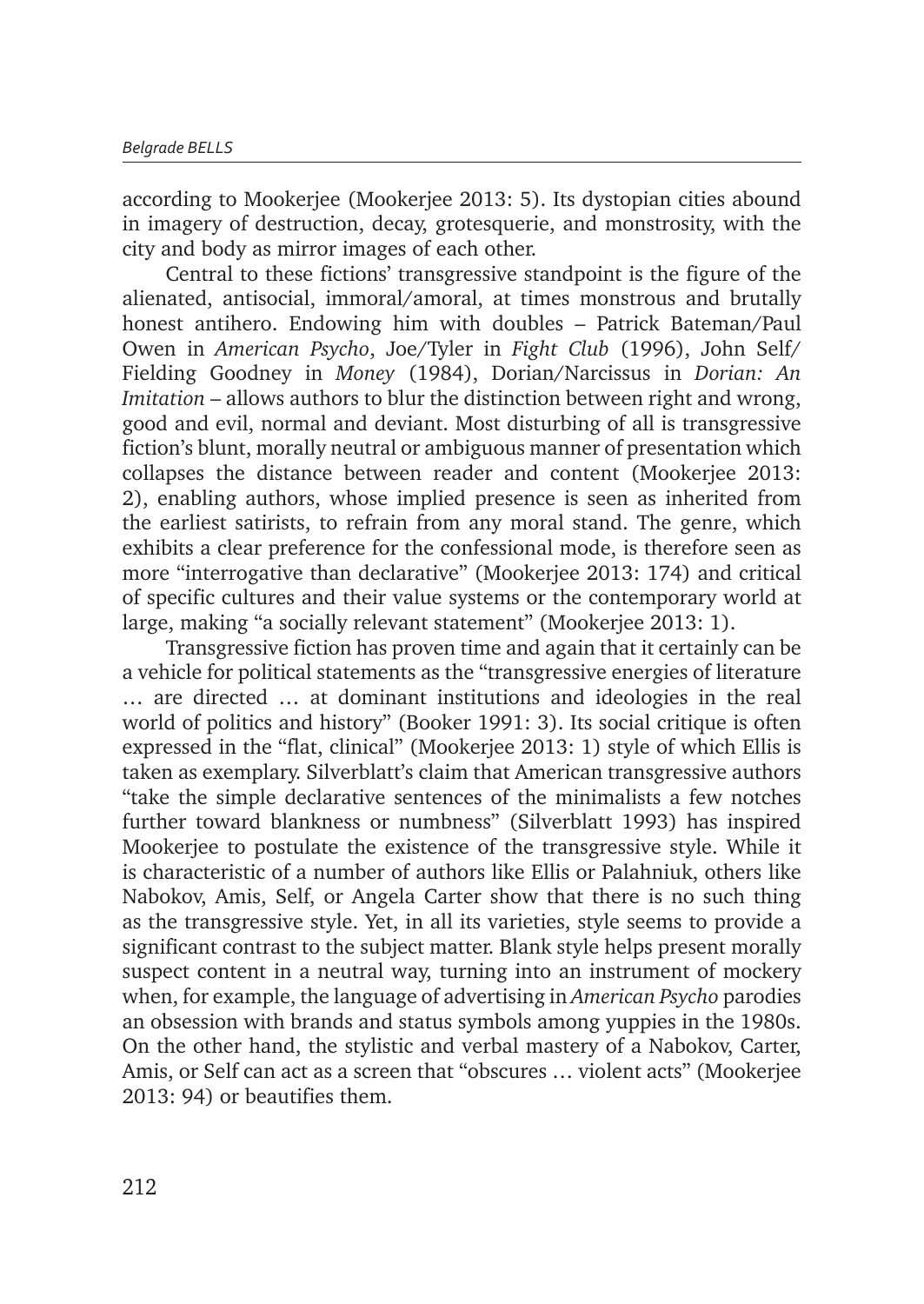All these features are carefully juggled in transgressive fiction to express an antipathy to systems, to mock and/or defy "proscriptive tendencies that attend broad belief systems", using the specialized language of commerce, technology, or advertising for parodic purposes (Mookerjee 2013: 3–5). Transgressive fiction voices an "uncompromising aversion to all formulae that organize experience" (Mookerjee 2013: 8) in a spirit of carnivalesque anarchy which makes ample use of inversion, duality, doubles, the profane, carnality, sexuality, the grotesque, transgression of boundaries, ex-centricity, mockery of the official/normative, and degradation of the revered. In tune with Bataille's assertion that "[o]ften the transgression is permitted, often it is even prescribed" (Bataille 1986: 63), Booker reminds us that the carnival is authorized transgression (Booker 1991: 6), giving rise to one of the numerous ambiguities of the genre, which newer generations of transgressive authors seem to abandon in favour of more explicitly disturbing material (Mookerjee 2013: 100). Both ambiguity and disturbance play an important part in the harsh portrayals of values and culture in Self's *Dorian: An Imitation*, a novel which defies the idea of a blank, flat style as symptomatic of transgressive fiction. Self's transgressive rewriting of Wilde's equally transgressive original employs various aspects of transgression to satirically examine contemporary British society, and its critique is most persuasively delivered through the antihero and the city.

#### 3. The transgressive antihero as the epitome of an era

Like the tellingly named John Self in *Money*, virtually all protagonists of Will Self's metafictional revision of Wilde's *The Picture of Dorian Gray* (1891) pose as antiheroic epitomes of their eras, the 1980s and 1990s. The 1980s are suggestively called "Dorian's decade" (Self 2003: 108), a decade marked in Self's novel as one in which the antihero seeks closeness with death through drug and alcohol abuse, unprotected sex, and murder. As M. Hunter Hayes observes, "[r]ather than a will to live, the characters in *Dorian* embody a nihilistic compulsion" (Hayes 2007: 148). Most in their late twenties or early thirties, Dorian, Wotton, and the rest of Self's set engage in abusive treatment of others and self-destructive behaviour which, ten years later, leaves their battered bodies in ruins. The systematic and gradual (self-)destruction mirrors the entrepreneurial 80s with their discourse founded on myths of money of the socially and culturally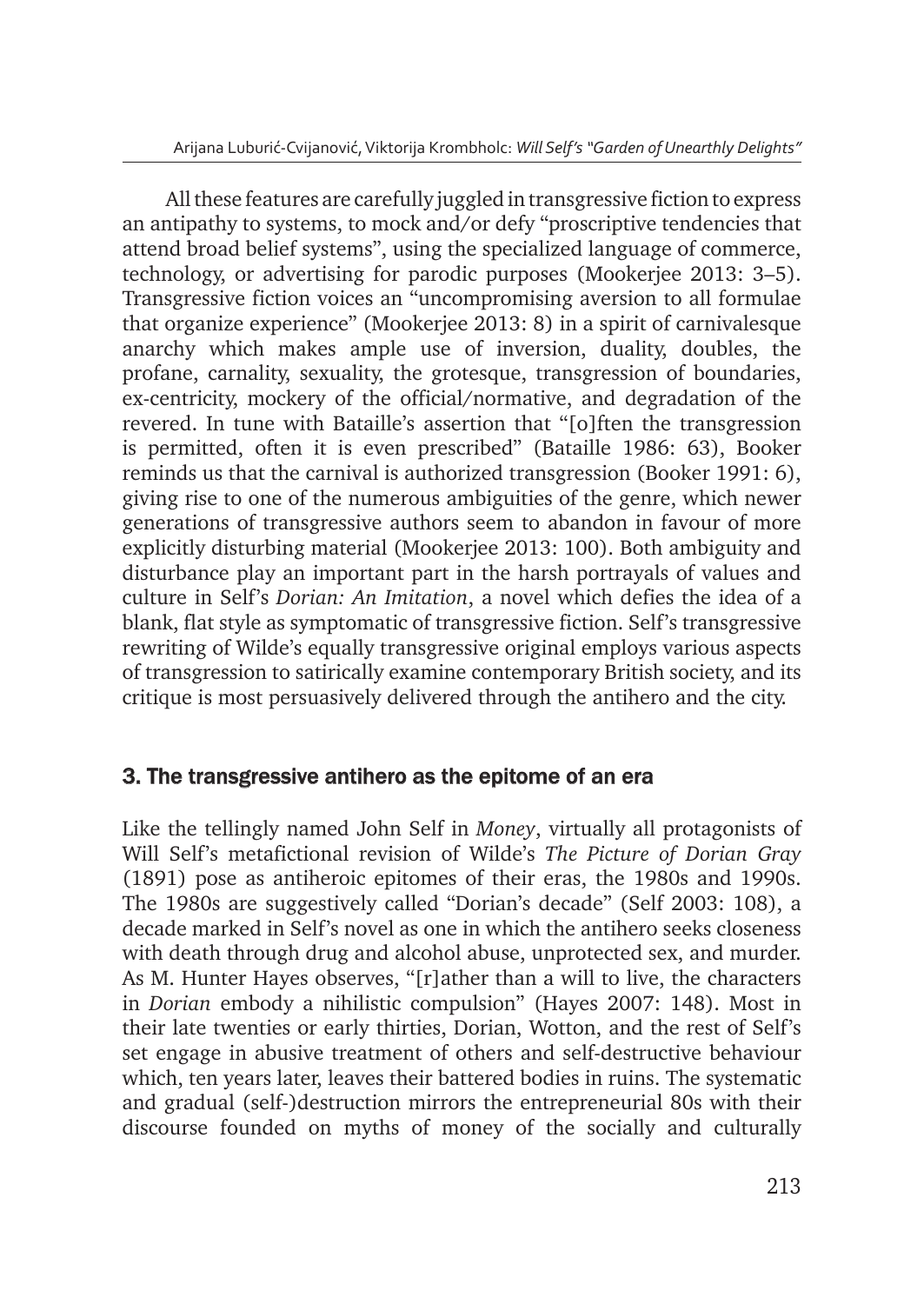privileged, the self-employed, consumerism, and junk culture. Although the time's anti-immigration politics and race riots remain confined to the background, Self's focus on mostly upper-class gay subculture decadence, marked by moral corruption, drugs, eccentricities of all kinds, terminal boredom, and self-destructive tendencies, may be read as a response to the decade's partiality to traditional family values that effectively outlawed positive gay and lesbian images. The 1990s are no less reflected by the novel's prevailing sense of class divisions which also reverberate in the background as Self eschews explicit treatment of the 1990s' underclass cut off from consumer society, or the growth of poverty and homelessness which sparked off riots in poor urban areas. Instead, an image of a divided Britain and a divided world, marked by a loss of all innocence and hope, serves as the framework for ruminations on the decadence of a social microcosm which, as the author reveals in an interview with Laurie Taylor, refrain from moral judgment to make the readers think for themselves in a time of moral relativism (Taylor 2007).

Moral relativism is most convincingly articulated in the novel by vampire-like Wotton, a prototype of upper-class snobbery and affectation signalled by his compulsive use of French, and the voice of disillusionment whose bitterly ironic commentary on the world speaks of contempt for humanity which earns him the comparison with "poison running in the gutter" (Self 2003: 23). It is Dorian himself, however, who best illustrates the moral and physical decay of the image-obsessed decades in an intricate play between representation and reality. As in Wilde's novel, Dorian's physical degradation as a reflection of his ever-deeper immersion in immorality is hidden from view and it is the appearance that becomes the reality. Self's Dorian is an embodiment of Baudrillard's simulacrum who finds "acting so much more *real* than reality", "in an age when appearances matter more and more", and even flower arrangements seem "anti-natural" (Self 2003: 108; 20; 184). In this, he is Mookerjee's transgressive hero as trickster, distinguished by a transgression of boundaries, sexual transgression, and transformation, who quite literally tricks people into believing a lie and, like a predator, thrills at the possibility of perversion and ruin.

Dorian is the force of corruption whose instruments are charm and sexual omnivorousness (Self 2003: 98). His sexuality is "not … liberated" though but "carried … to its limits", offering itself "in the superficial discourse of a solid and natural animality" (Foucault 1977: 30–31) suggested, as we shall see, by the novel's dominant animal imagery. Dorian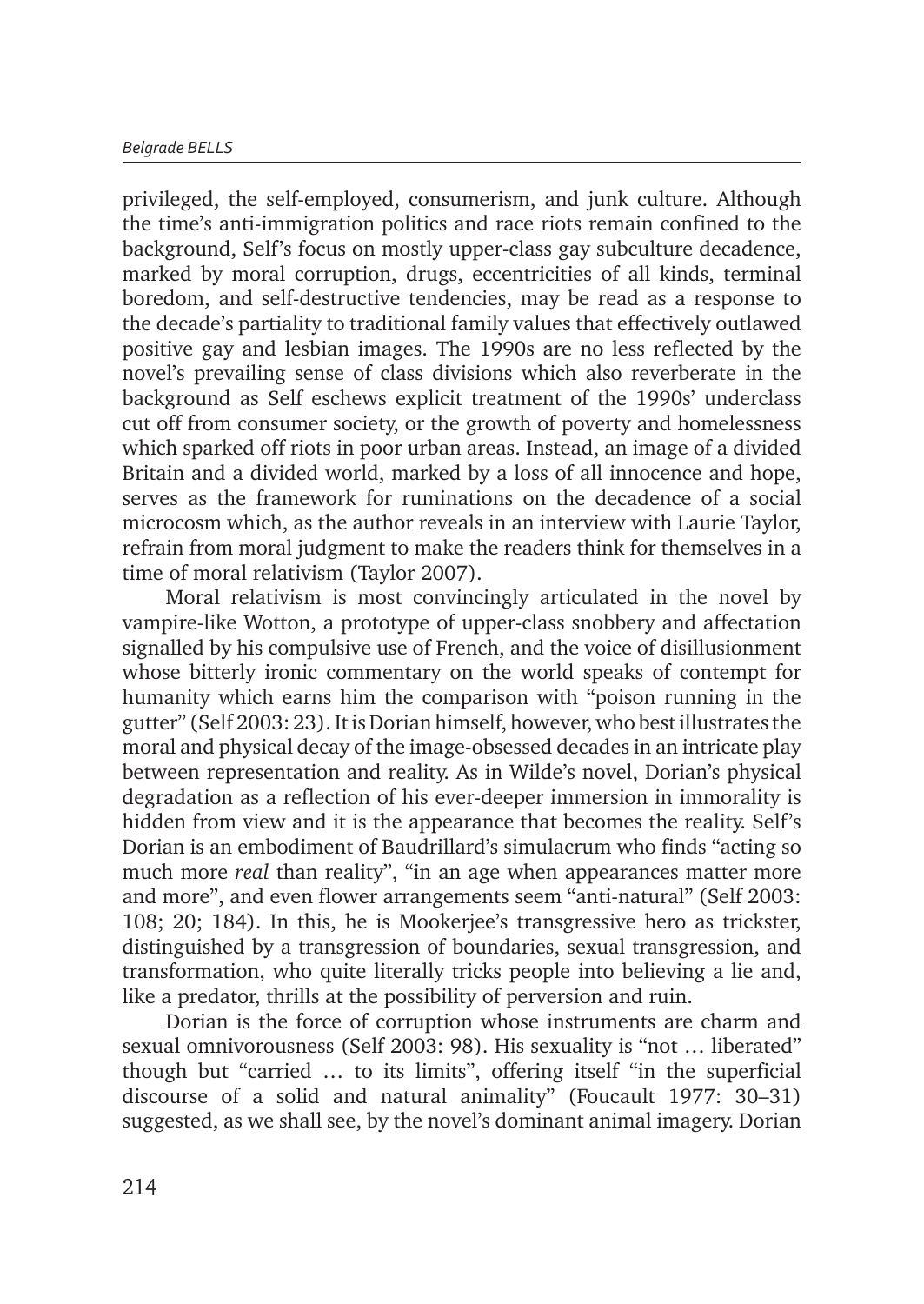is sin incarnate on a mission to ruin people "irrespective of age, gender, race or sexual orientation" (Self 2003: 226). During the 1980s and early 1990s AIDS epidemic, initially called gay-related immune deficiency and gay plague, he is "the true retrovirus" (Self 2003: 108) that brings ruin and death. Self's antihero can therefore be understood as a metaphor for the threat that loomed large over the decades and stigmatized the gay community. While it may be true that the novel runs the risk of aligning gay subculture with both depravity and vapidity, a charge brought against it by more than one critic (see Alderson and Canning), George Matthews argues convincingly that the novel also seeks to unlock the hidden traumas from the past as it retraces the history of homosexuality, with its apparent decriminalization on the one hand, and its medical pathologization on the other (Matthews 2016: 108).

In addition, *Dorian: An Imitation* raises Self's concerns above the AIDS epidemic to consider it in the context of decadence on a much wider scale. On his mission to infect the society, Dorian also personifies eroticized abjection. Kristeva considers abjection a precondition of narcissism, so to reflect a narcissistic age preoccupied with media-induced images of beauty, Self appropriately replaces the painting in Wilde's original by a video installation titled *Cathode Narcissus*. Like abjection itself, Dorian is "immoral, sinister, scheming, and shady: a terror that dissembles, a hatred that smiles, a passion that uses the body for barter instead of inflaming it, a debtor who sells you up, a friend who stabs you" (Kristeva 1982: 4). Even in self-abuse Dorian courts abjection for "[i]n transgressive satire abjection is the relinquishment of the self" (Mookerjee 2013: 196). No other words describe Dorian better than the following definition of the threatening abject as a form of otherness.

The abject is perverse because it neither gives up nor assumes a prohibition, a rule, or a law; but turns them aside, misleads, corrupts; uses them, takes advantage of them, the better to deny them. It kills in the name of life …; it lives at the behest of death …; it curbs the other's suffering for its own profit …; it establishes narcissistic power while pretending to reveal the abyss …. Corruption is its most common, most obvious appearance. That is the socialized appearance of the abject. (Kristeva 1982: 15–16)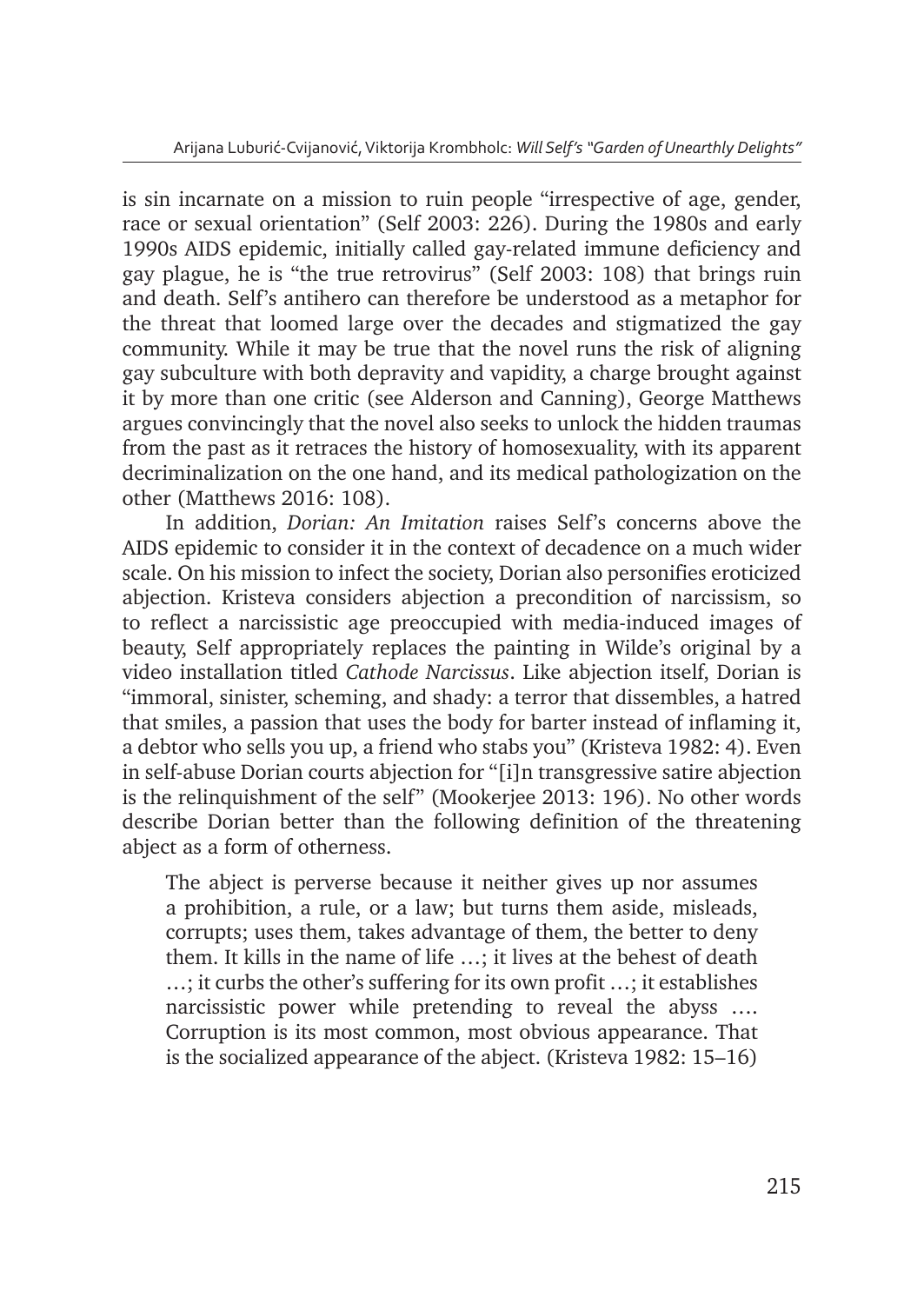Self admittedly plays with the idea of the most obvious appearance of the abject through the motif of duality taken from Wilde. Duality is essential to transgression, and Dorian's duality is literalized by the artistic installation *Cathode Narcissus*, exemplifying the society's narcissistic obsession with image, body, and youth. In transgressive fiction, the double "serves as a way for the hero or heroine to observe and reify herself" – Dorian literally observes himself in the video and mirrors – and must often be attacked or killed "so that the hero can reclaim himself" (Mookerjee 2013: 143). Like a number of transgressive characters who epitomize psychic disorder, Dorian possesses a public and private self, the first charming and innocent-looking, yet increasingly grotesque and uncanny because he does not change, the other hidden from view in an artistic studio, suffering the consequences of Dorian's reckless debauchery, and grotesque in its decay. Dorian's double Narcissus highlights Will Self's portrayal of characters as emotional zombies surfing "a tidal wave of debauchery" (Self 2003: 55) and representing extreme alienation despite their endless socializing. They are led by the motto that life must be lived "foreshadowed by death … and degradation", and Wotton defines them as epitomes of their time when he asserts "*Too* decadent? Who gives a shit about being too decadent, when to be contemporary is to be absolutely so?" (Self 2003: 47; 59).

Complementing death and violence throughout the novel is a play with grotesquerie, for the grotesque as bizarre, perverse, or incongruous (Edwards and Graulund 2013: 1–2) dominates character description. When marked by apparent disproportion or hybridity, the grotesque body is easily perceivable. However, Dorian possesses a body which is grotesque in being unnatural, ambiguous, and uncanny. Incongruence lies here in an underlying duality sensed by Dorian's lover Helen, whose comment on Dorian's surprisingly youthful appearance at a mature age marks his body as grotesque: "At first … I found your silky hair and smooth skin a turn-on, but, to be frank, Dorian, they give me the creeps now … I also find your baby body revolting in itself … it isn't natural" (Self 2003: 246– 47). Grotesquerie bordering on monstrosity is further evoked through overwhelming animal imagery alluding to reptiles, predators, and prey, which effectively erases the border between man and animal and brings us back to abjection. "The abject confronts us … with those fragile states where man strays on the territories of *animal*", and in early societies "animals and animalism … were imagined as representatives of sex and murder" (Kristeva 1982: 12, italics in original; 13). Animalism is suggested not only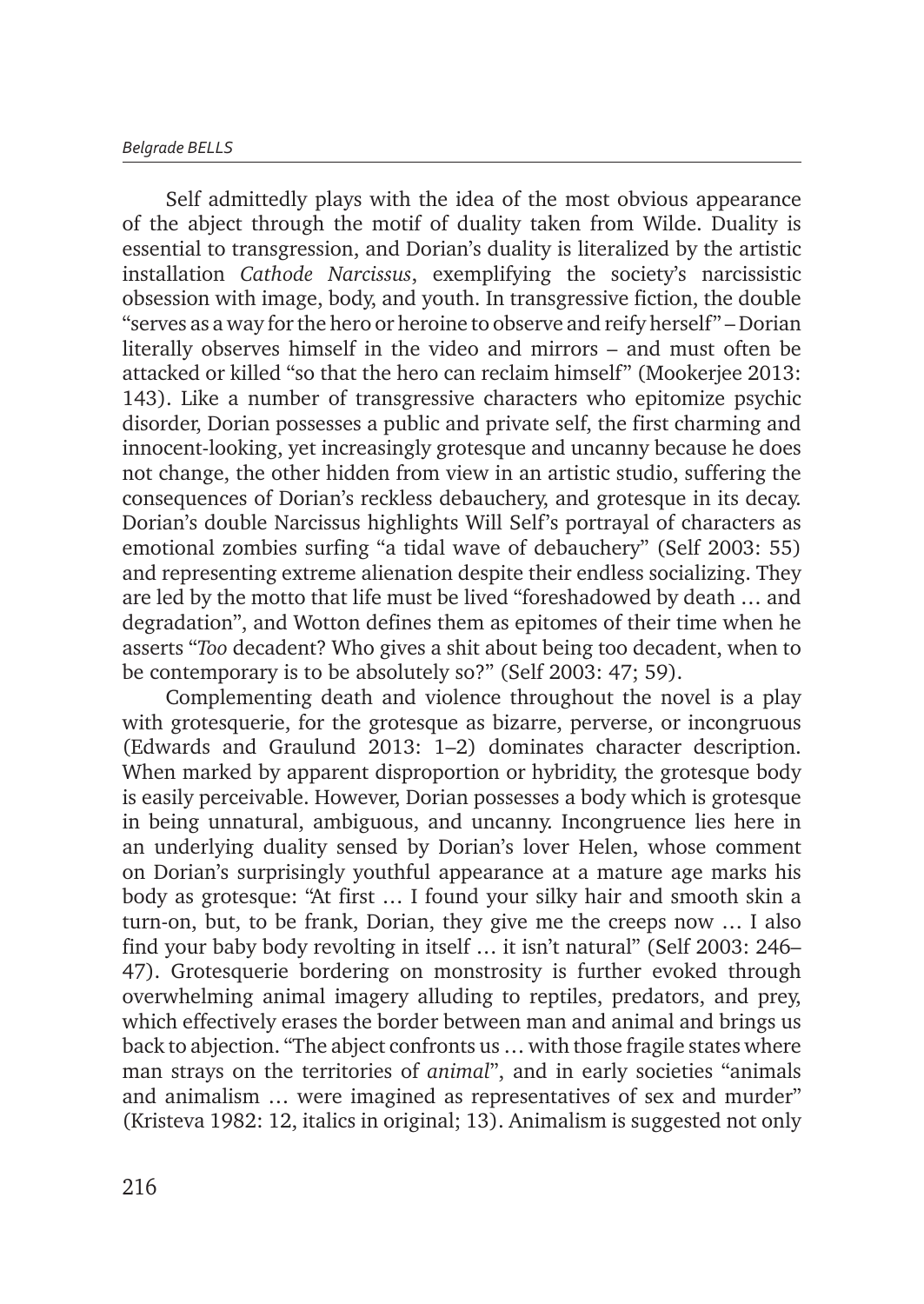by explicit comparisons with animals (Wotton is likened to a chameleon and a lizard who approaches Dorian's would-be lover like a predator advancing towards his quarry) or by characterization through naming (a character's nickname is the Ferret) but by an elaborate play with language. That is why the camera focusing on Dorian in the installation gives the impression of "the most intense, carnivorous, predatory voyeurism", while a gay orgy is vividly described as "a conga line of buggery" (Self 2003: 12; 68). Dorian is the novel's most dangerous predatory omnivore, so places are his "hunting grounds" and people are perceived as "game" or "specimens" whenever he is "on the lookout for the lone quarry, who could be separated out from the herd and brought to the dusty ground in a welter of stale intoxications" (Self 2003: 227).

Unlike the figures in Hieronymus Bosch's legendary painting, who at least get to relish the earthly pleasures, however false or ephemeral, on their way to Hell, the menagerie of this "garden of unearthly delights" (Self 2003: 94) never manages to truly satisfy their animal appetites. As in *Money* and other prototypically transgressive fictions, sexuality is stripped of all emotion since love is seen as "every man's psychosis" (Self 2003: 59). There is no love-making, but only unsatisfactory intercourse, with sexual encounters repeatedly reduced to "fucking", "screwing", and "sodomizing". Although frequently violent and orgiastic, gay intercourse is at times lyrically described, as when Baz reminisces about Dorian "screaming with delight, trussed in a sheet, his erect cock arched like a bow, a pearl of his semen on Baz's tongue" (Self 2003: 23), but heterosexual coitus never fails to disappoint. Of the Wottons, the novel asserts that "she seemed too vague and he too disengaged for them to bring their genitals into sufficient proximity with each other at the right time" (Self 2003: 41). Emphasized by technical and medical vocabulary, such emotional zombiism takes its toll on relationships, beauty, and innocence. Dorian's world is one in which beauty decays, the three Graces are substituted by she-males, and all innocence is lost. Arguably the strongest Blakean implication that captures this world in a single sentence is found in the scene where the Wottons' little Phoebe says good night to their guests: "Round and round, kiss after kiss, the imprint of lewd lips, lascivious lips, leftover lips, pink-lipsticked lips, all on her white brow." (Self 2003: 147).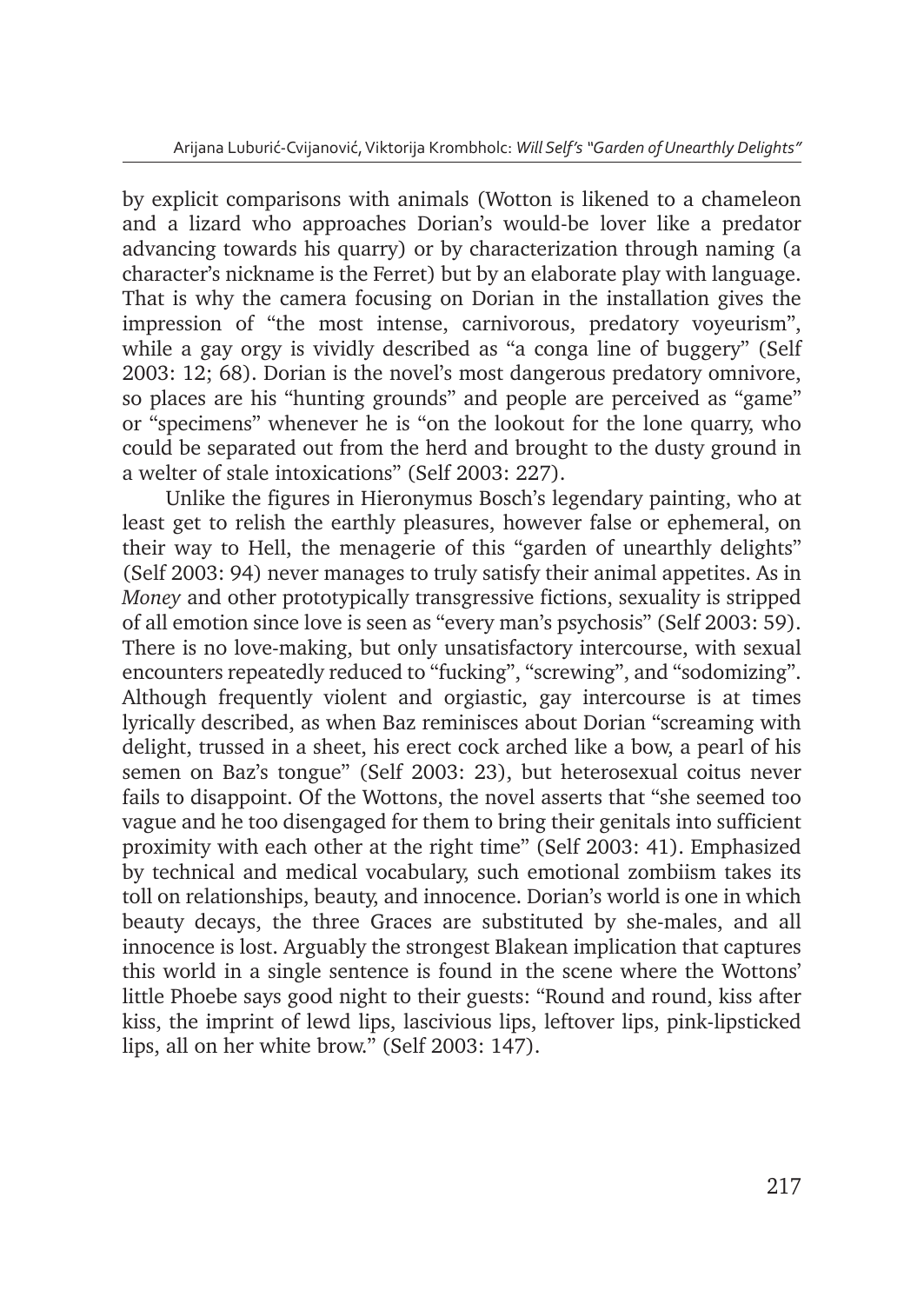#### 4. The city as a "dystopic labyrinth"

Loss of innocence and absolute decadence are trademarks of contemporary urban settings in transgressive fiction. Dystopian cities, by no means inevitably counterparts of soothing nature, have for long been common in literature, especially since the Industrial Revolution, and are found in works by authors as disparate as William Blake, Charles Baudelaire, Miguel Piñero, Don DeLillo, or Angela Carter. Latham and Hicks trace the urban dystopia from its emergence in the second half of the nineteenth century, which "coincided with – and responded to – an outburst of utopian writing … centering on the city as a site of human perfectibility" (Latham and Hicks 2014: 163). In the aftermath of the First World War and even more so of the Second, dystopian cities became the dominant symbols of "negative possibility, as spaces of oppression, blight, and ruin" (Latham and Hicks 2014: 163) and have since suppressed all association between the city and perfectibility into oblivion. As the dark, putrescent city was a familiar image in literature prior to the eighteenth century, however, "neither the Romantics nor the modernists after them needed to invent the spectacle of the city as a dystopic labyrinth" (Gillespie 1996: 109). The same is even truer of postmodernists and post-postmodernists, whose cities drive our perceptions of urban wilderness to the extreme. DeLillo's *Cosmopolis* (2003) and Carter's *The Passion of New Eve* (1977), for instance, showcase urban chaos distinguished by street riots, crime, homeless people, urban freaks, blood, and drugs, offering direct insight into the state of society. Within this framework, transgressive fiction uses the city as *locus terribilis*, home of postlapsarian man and reflection of his fallen nature. In this incarnation, the city which "from its origins and such episodes as the Tower of Babel, acquired a shadow", contradicts its projection as "a meaningful human order" (Gillespie 1996: 107).

Given Self's interest in psychogeography, it is hardly surprising that the urban landscape in *Dorian: An Imitation* reflects the degradation of his antiheroes. In fact, the prevailing disorder and decadence are indicated by both exteriors and interiors. Streets, houses, yards, and cars are all marked by squalor and decay, mirroring the protagonists' and society's moral and physical degradation. In view of the specific subcultural context, the squalor may also be a reminder of the staple meeting place for casual sexual encounters, the public lavatory as "a key symbolic feature of urban infrastructure in gay male literature" (Woods 2014: 237). More importantly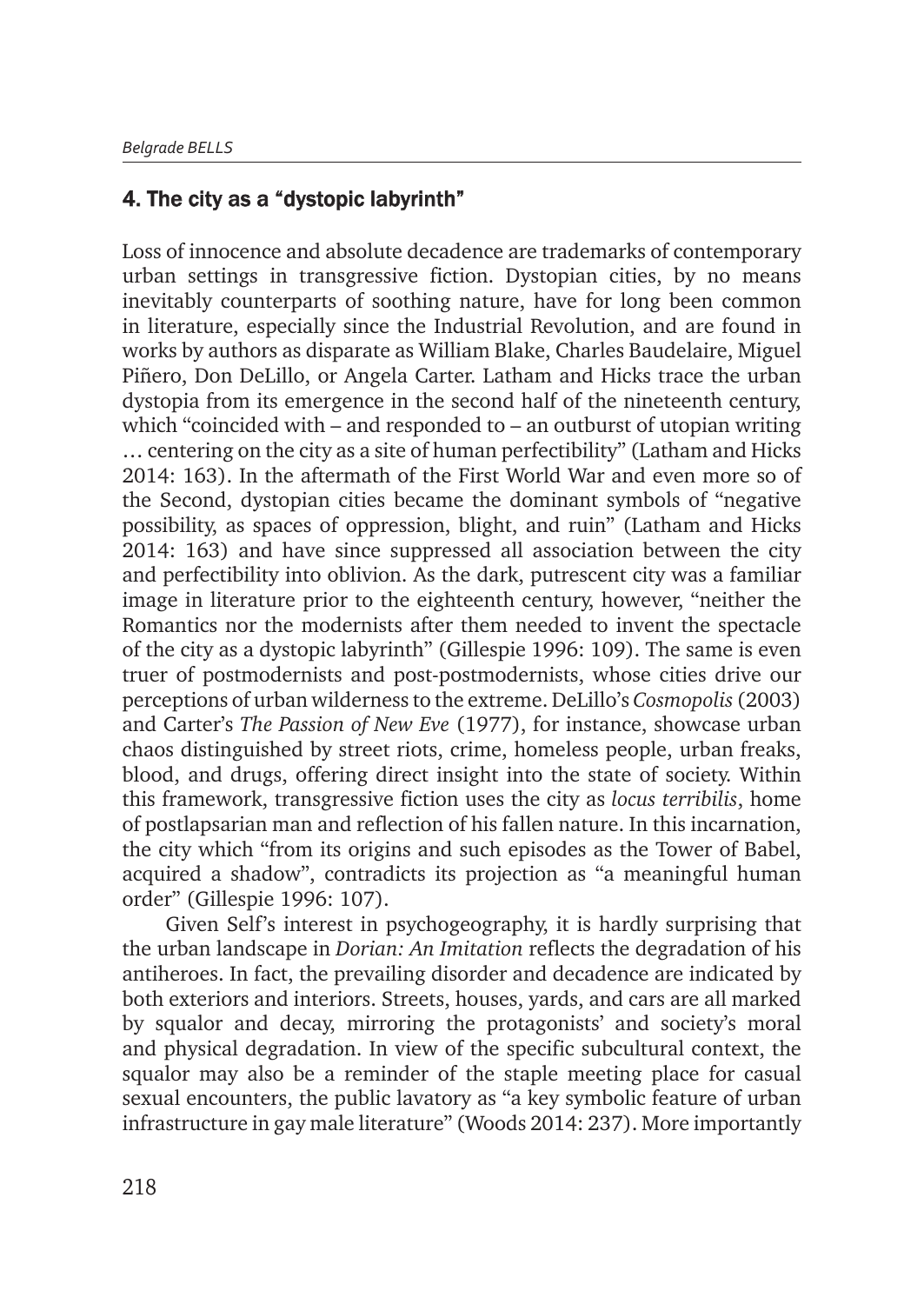perhaps, the squalor contributes to an all-pervasive degradation sensed in images like those of the cut flowers in Wotton's hospital room "silently screaming as they smellily expired" and reflecting the inmates' condition, or of the filthy clutter inside Wotton's house and car that summons the idea of a "jaded century … utterly exhausted" (Self 2003: 79; 21). *Dorian: An Imitation* displays a tendency to complicate the parallel between city and society by an added comparison with the body and sexuality in an Amisesque manner. Contrary to a legion of nineteenth-century "[p]opularizers of the theme of a connection between female sexuality and the physical decay and moral sickness of the city" (Gillespie 1996: 110), *Dorian: An Imitation* connects the physically and morally devastated city and male body and sexuality. The highly sexualized, yet drugged and infected, male body is particularly well reflected by green spaces as sites of degradation. No longer representing the city's "internalized tamed wilderness" (Gillespie 1996: 120), Hyde Park, where Sir Joseph Paxton's Crystal Palace once stood as a landmark of urban utopia and proud architectural reminder of Britain's leading role in technological advancement, is now turned into "a green gangrenous fistula in London's grey corpse" (Self 2003: 26). The image of London as a grey (Gray?) corpse aligns it with *Cathode Narcissus*, as it performs the same function as Hallward's artwork, hideously transformed under the burden of its morally corrupt inhabitants. Similarly, Battersea Park is "an old shambles", and "[n]o amount of imperial landscaping can cover up this malodorousness" as "the swamp lies beneath the pleasure gardens" (Self 2003: 62). This is exactly what the exceptionally beautiful and increasingly uncanny body of Dorian is, a pleasure garden on top of a malodorous swamp, a body whose celebration of "the pleasures of the sexual carnival" reveals "the skull beneath the skin" (Woods 2014: 239).

Self's novel further strengthens the link between the threatening, bruised city and body through the images of Soho as "the stinky inky heart of tentacular London" and New York "like Ancient Rome with a pituitary disorder", with "the twin towers … like the severed legs of a brutalist robot god" (Self 2003: 178; 113). Such images evoke Ballardian spaces and are as far as possible from Le Corbusier's vision of the Radiant City, representative of Brutalism, the architectural style that Self's word choice clearly suggests. To enhance the impression, such images are juxtaposed with frequent references to interiors which are "chilly", "overstuffed", "unnecessary" and "as comfortable as a colonoscopy" (Self 2003: 54). Wotton's flat is filled with spoons, syringes, cigarette buds, joints, "overflowing ashtrays,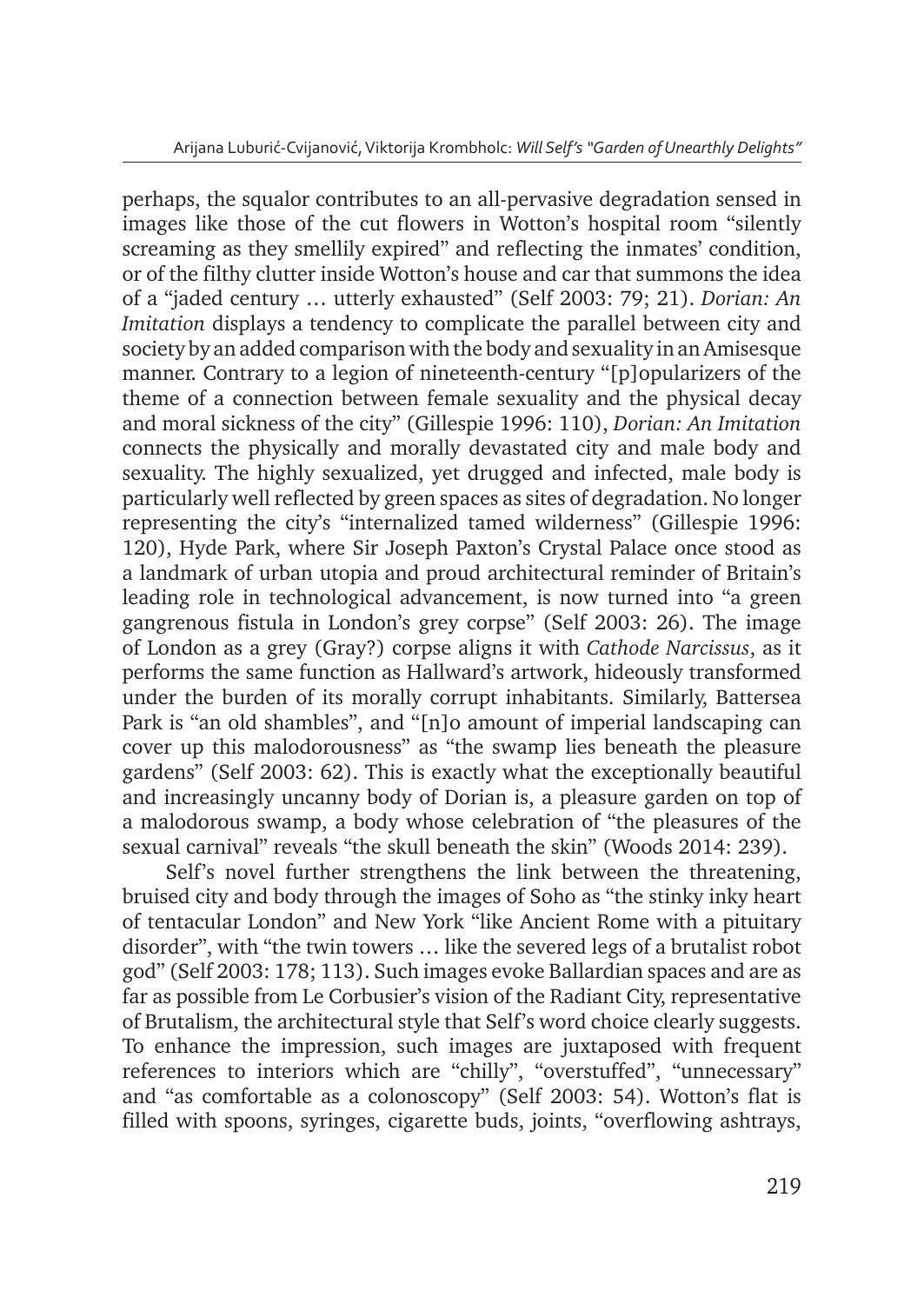empty bottles, stained wine glasses, crumpled bits of this and that", "so many empty bottles" that they form "a kind of anti-bar" (Self 2003: 4–5), while his luxury car is equally littered with opera programmes, cocaine wraps, and flasks, and covered in dust and bird droppings. The underlying impression is that Self's city is a necropolis ruled by decay and destruction simultaneously pervading the minutest details of the protagonists' microcosm and the macrocosm of world politics.

An interest in politics, vital for a piece of writing to be transgressive beyond matters of literary convention and morality, seeps into *Dorian: An Imitation* via occasional comments on the story's social and political background that finds its reflection in the city. The only stand the novel takes, however, is one of general critique. Britain is "a Government at once repressive and progressive, a monarchy mired in its own immemorial succession crisis, an economic recession", while resent towards America finds outlet in a denigration of the First Lady, nicknamed a transvestite, a "warmonger's wife", and the "fat Yank friend" of Princess Diana (Self 2003: 3; 76; 80). An even more general outlook on world politics in an atmosphere presided by disease, squalor, death, global warming, monstrosity, grotesquerie, animal imagery, and ambiguous sexuality, presents a world enmeshed in war and violence. The backdrop is painted in disconcerting images of street riots, with newspaper and television headlines serving violence as spectacle and murder as a form of popular entertainment: the civil war in Yugoslavia, Milwaukee Murders, the collapse of the Soviet Union, massacres in Rwanda, the coup in Moscow, or an earthquake in Los Angeles. The omnipresence of conflict and ensuant destruction is additionally implied by details like flowers on terraces as "a veritable riot of verdancy against an urbanity all around" above which "spore hung like a mist of blood over an ancient battlefield" (Self 2003: 6). The AIDS hospital ward is "a casualty station near the front line with Death" and a "den of disease and derangement", a service centre on the M3 has "the air of an extermination camp for drivers", trains carry nuclear waste, and a fancy restaurant offering a variety of Crustacea shells equips the eager customer with "implements required to poke, probe and scour the flesh from them" (Self 2003: 78; 107; 175; 97). The abundance of such images suggests that violence is inherent to the act of transgression; transgression is unleashed towards that which imprisons it "in its movement of pure violence" (Foucault 1977: 35). Although the novel's exquisite wording constantly reminds us of violence as a distinctive feature of the world around us, Self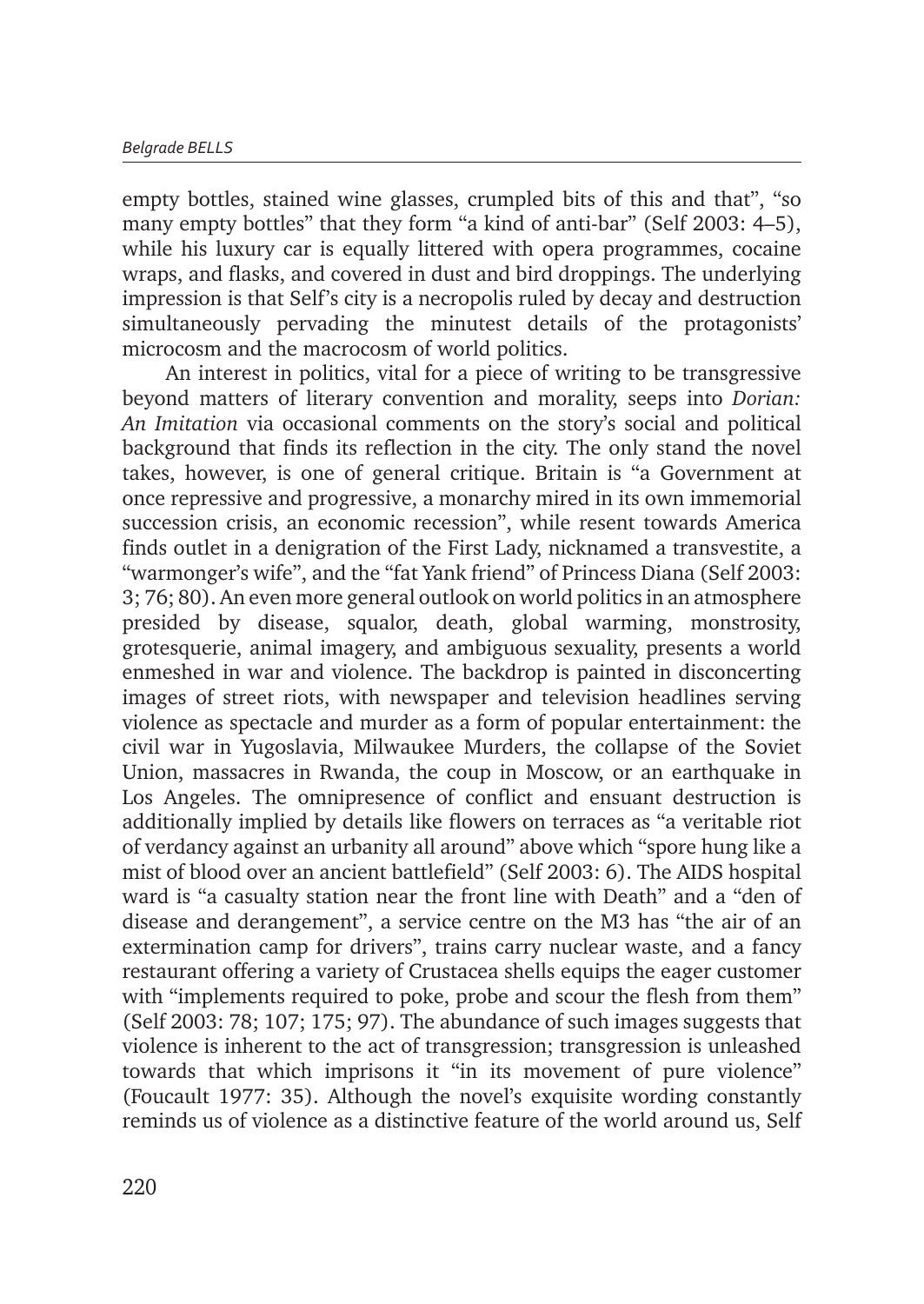refrains from adding "a strong communal element" which would make *Dorian: An Imitation* "truly effective in a political sense" (Booker 1991: 93–94).

Despite, or perhaps because of its disturbing nature, the real world remains a mere background to the characters' microcosm: the world's soundtrack is muted and the radio news provides "information concerning a parallel world" (Self 2003: 8). The isolationism of Dorian's upper-class microcosm highlights the selfishness of the Thatcherite entrepreneurial agenda and showcases the same social inequalities that marked the fin de siècle dystopian cities (Latham and Hicks 2014: 163–64) and continued to widen the gap between the less privileged and the decadent elite in the 1980s. Yet, Dorian's isolated lacuna is not spared the prevailing squalor, disorder, illness, decay, and death, but is thoroughly immersed in them. As in H. G. Wells's or Ignatius Donnelly's cities, Self's postmodern urban space is where "[w]ondrous luxury coexists with brutalizing squalor" (Latham and Hicks 2014: 164). Dilapidated exteriors and interiors host bodies rapidly deteriorating due to drugs and AIDS, whose victims are compared, through another indirect political statement, to starving Africans and concentration camp inmates (Self 2003: 78). Death that lurks in the city is heralded by AIDS-affected members of the gay community who share a needle and then enjoy an orgy as "five apocalyptic jockeys" (Self 2003: 66) to the music of Joy Division's "Love Will Tear Us Apart".

Bentley finds in Self's divided and decomposing city a type of postmodernist city that is "a palimpsest of histories and narratives evoked in the psyche of the observer" (Bentley 2014: 176). He also reminds us that "the metropolis as unpredictable and potentially dangerous, where crime is rife and the darker human desires find release" (Bentley 2014: 176) is a modernist trope. Self makes ample use of this trope in depicting a world of unleashed dark desires, and it is precisely their release that makes the city unpredictable and dangerous. The sense of unpredictability and danger is highlighted by the transgressive characters' indispensable closeness with death that is consciously maintained through the destructive and selfdestructive acts of Self's "rotten bunch" (Self 2003: 104). In their world of dangerous urban decadence, even working out fails to contribute to the population's health and is, instead, yet another plague from the US designed to counterbalance HIV (Self 2003: 129). Unpredictability and danger are further developed through Self's replacement of "the acceptable homosocial conventions of society clubs and residences" and Dorian's 1890s' excursions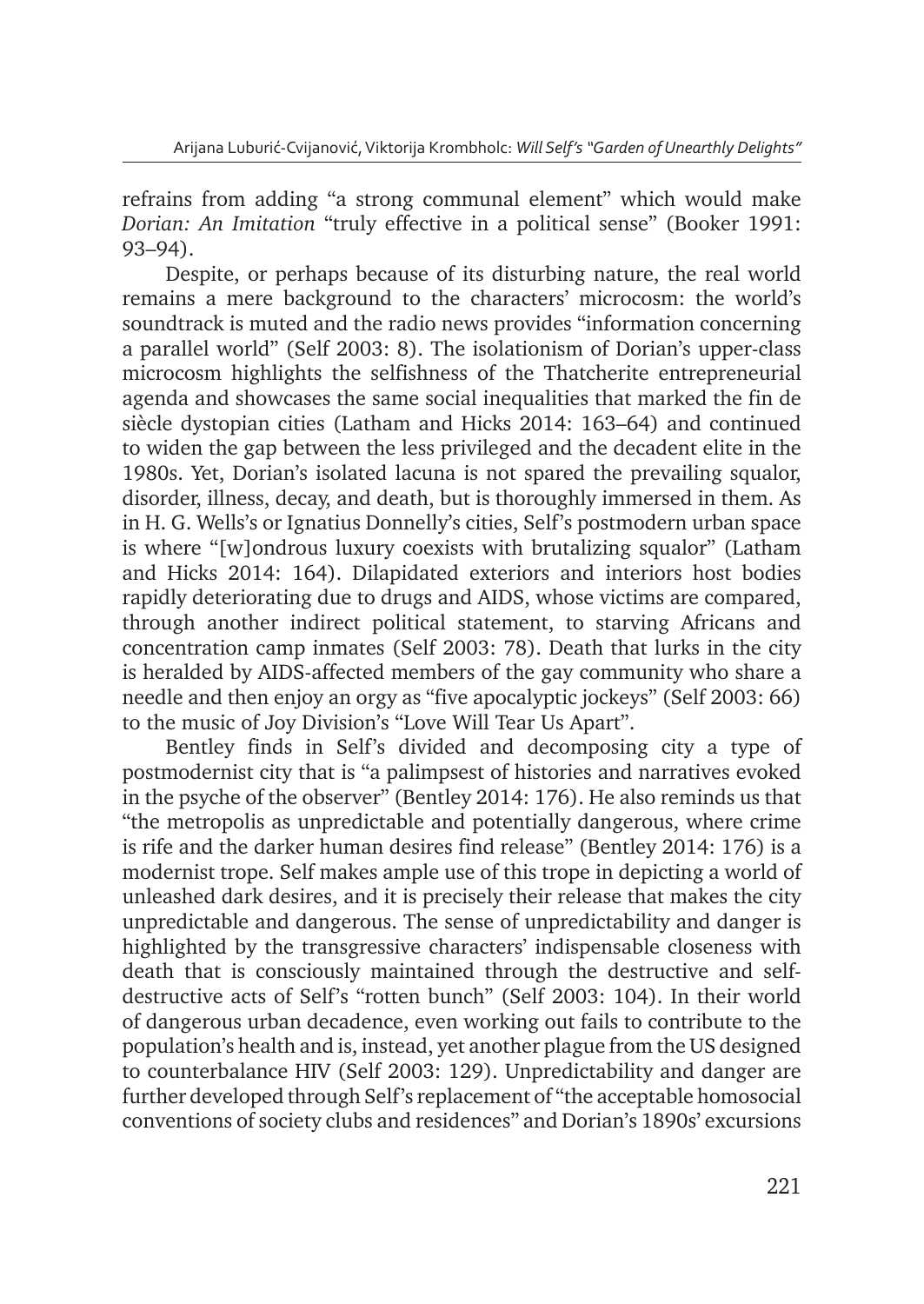to the docklands "to experience the riskier, racier pleasures" (Woods 2014: 235) in Wilde's original with an omnipresence of such pleasures in the 1980s and 90s. Homoeroticism, widely perceived as a threat during the AIDS epidemic, ventures forth from clubs, private residences, brothels, and opium dens to pervade every social space. Dorian's originally secret life becomes his public life and his erotic interest in "the physical heft of proletarian masculinity" (Woods 2014: 235) transforms into flamboyant sexual omnivorousness wedded to the grotesque and the animalistic.

The city is thus configured in *Dorian* as the site of abjection itself, the entry point to Kristeva's "territories of animal", where the antihero's degradation and self-destructiveness find their spatial expression. At the same time, the extreme nature of the imagery used to describe Self's urban landscape mired in decadence and depravity can be seen as satirical commentary on the social order which casts his antiheroes both as its apotheosis and as its diseased and depraved Other. The medicalized images of the city's decay ("gangrenous fistula") hint at the flip side of the entrepreneurial glitter of the greed-driven decade – the acute reality of human suffering under the weight of the AIDS epidemic. This is further underscored by the novel's epilogue, which reveals that the narrative is in fact written by the ailing Wotton. The hedonistic excess of the central narrative is thus relativized as a fictitious account written by a dying man, and the focus is shifted away from the wild(e) decadence of the gay community, which led to accusations of "cheap flippancy" and "hostile prurience" (Canning 2014), towards the wider social context in which the novel operates – both the Thatcherite entrepreneurial eighties and the New Labour policies of the nineties. Dorian, the true retrovirus of Wotton's manuscript, sowing death and misery wherever he treads, is reintroduced as a successful media mogul, a lithe embodiment of the image-obsessed spirit of the age, the flag on his imposing headquarters fluttering "like a banner" (Self 2003: 265) over the city, claiming it for its fashionable CEO. The epilogue also offers a sanitized, aestheticized version of the homosexual which can be coopted by mainstream consumerist culture owing to a shared "embrace of style over content" (Matthews 2016: 112), but which can also serve as a convenient, already reviled symbol of "social privilege and ostentation" (Alderson 2006: 320), a useful target for the rage of the disaffected and the disenfranchised.

The epilogue at first seems to offer another view of London, in a cavalcade of glitzy addresses couched in the "world spirit of stylishness"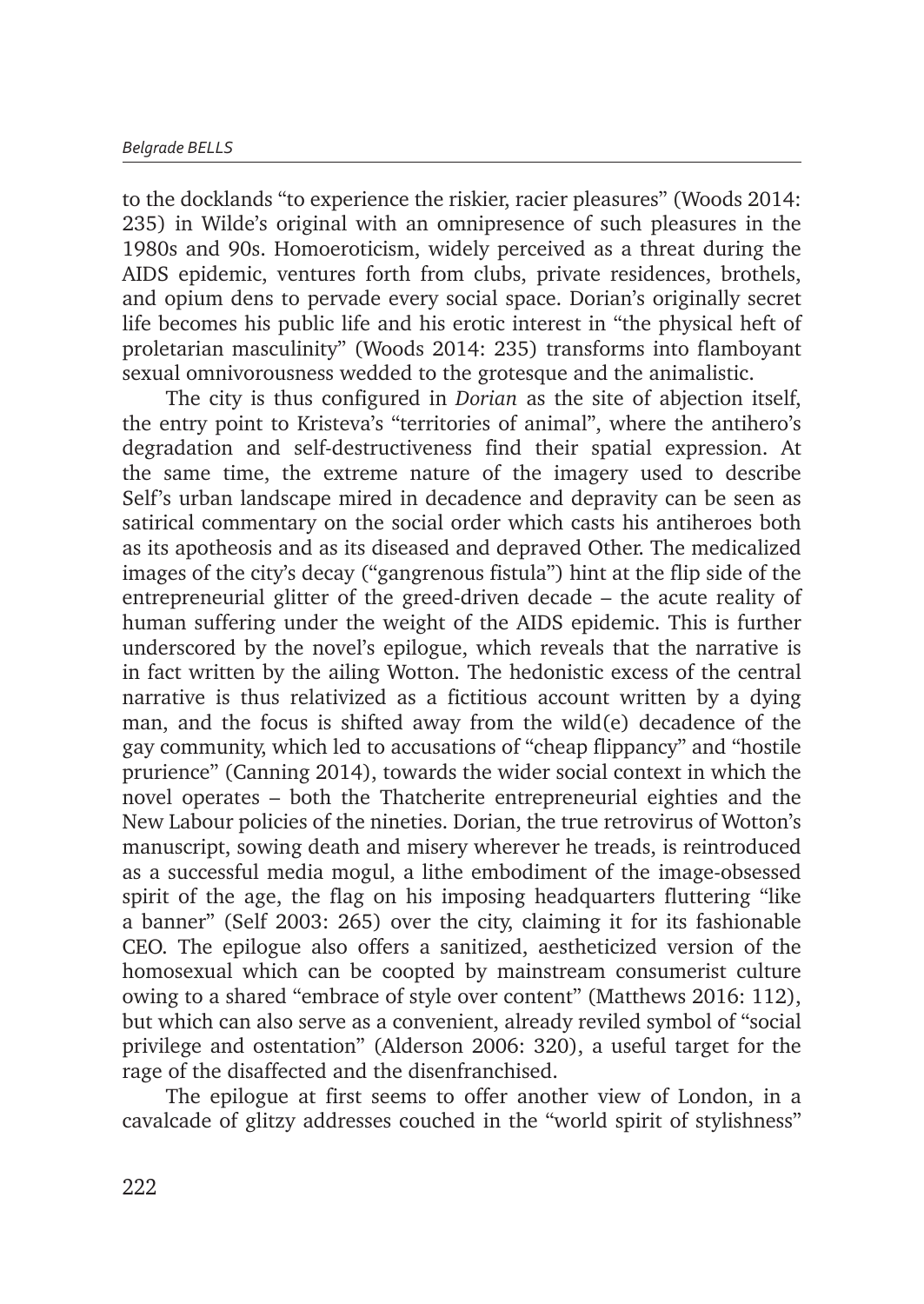– the Grosvenor House Hotel, Primrose Hill, the smart clubs of West End, the Royal Academy – mirrored by the "immaculate interior" of Dorian's car and the neat geometrical layout of his business premises, "the go-faster chevrons of the mullions, the balconies like the pulled-out drawers of a filing cabinet" (Self 2003: 266; 262; 265). However, as Wotton's voice starts to invade the framing narrative, the cityscape changes again, first with a "silent throng … converging on Kensington Palace", as the crowds gather to mourn the death of Princess Diana, then a whiff of "the sickly perfume of a thousand bunches of cut flowers", eventually followed by a turn into "Rotten Row", sliding into "a pile of horse droppings" (Self 2003: 276–77). As Wotton metamorphoses into Ginger and leads Dorian to his death, the two narratives and the two cityscapes converge in a place of abjection, the public toilet, in "the piss-filled runnel of the urinal" (Self 2003: 278). Dorian's anodyne version of the homosexual is thus confronted with the site of the public toilet, loaded with subcultural significance, where it is literally destroyed, "hardly likely to remain fashionable for very long at all" (Self 2003: 278). Furthermore, Alderson suggests that the murderer may be read as a random skinhead who takes the form of Ginger in the increasingly ambiguous final pages of the narrative, in which case the site of dubious sexual freedom is reinterpreted as a site of homophobic violence, persistent even in the age of wider social acceptance of alternative sexualities (Alderson 2006: 325).

## 5. *Dorian: An imitation* and the new satiric tradition

The novel's ambiguous ending contributes to Self's quoted intention to stimulate the readers to think for themselves in a time of moral relativism. His overall satiric critique is designed to do the same, and its principal instruments are the novel's most obviously transgressive features, the antihero and the city. In-depth analysis has shown that these features are the novel's primary source of subversive potential, which is aimed at the dominant ideologies and institutions of the entrepreneurial 80s and the 90s, confirming Booker's idea that a truly transgressive work needs to address the real world of history and politics. *Dorian: An Imitation* debunks the era's myths of money and mocks its preference for traditional family values by focusing on a small group of decadent and narcissistic individuals whose social and cultural privilege grants them no success. The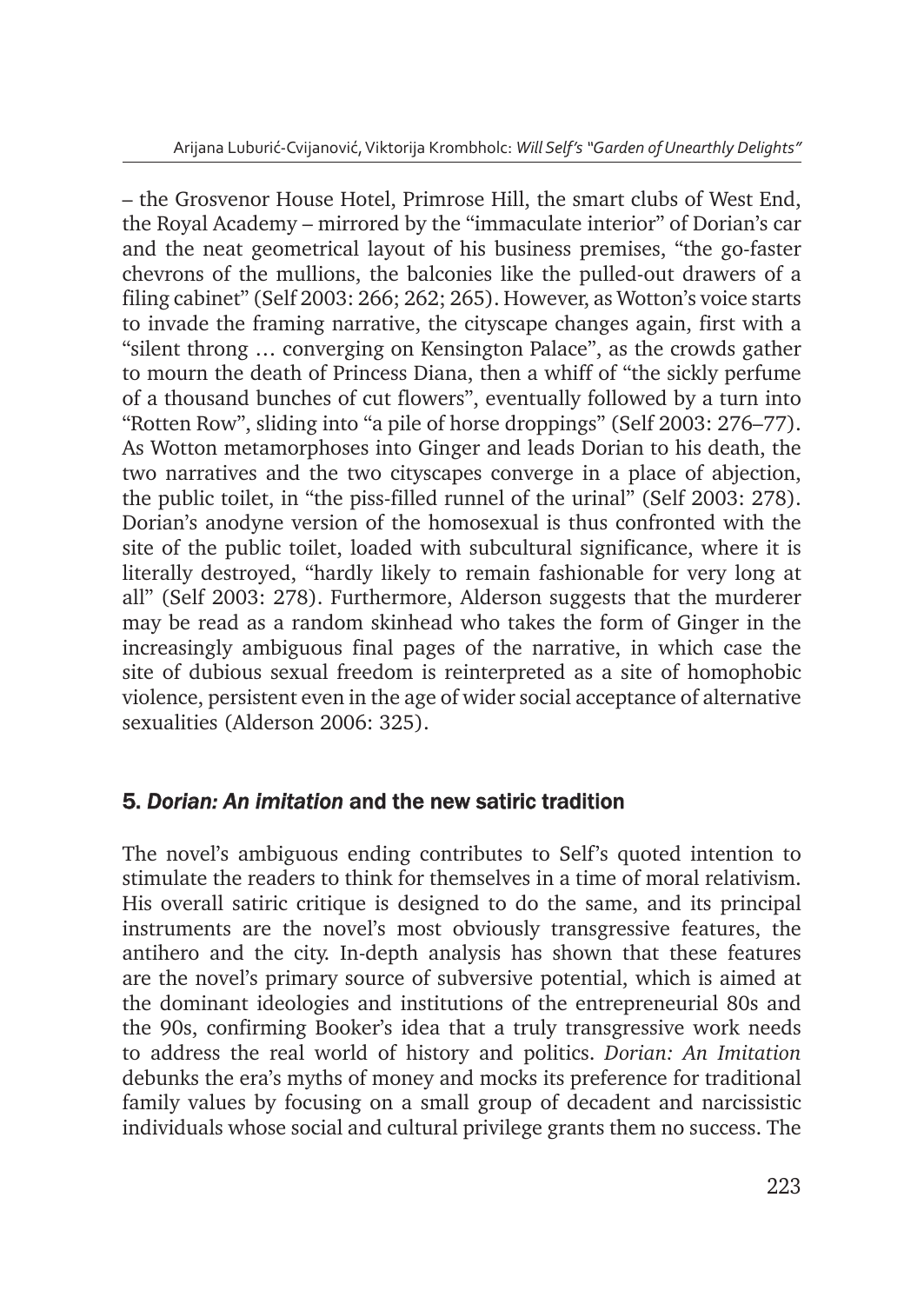morally neutral description of their empty socialising, substance abuse, and emotion-free sexuality indeed reveals a world that, according to Foucault, no longer recognizes the positive in the sacred.

To deliver this point effectively, Self portrays Dorian as a fitting antihero, Mookerjee's transgressive trickster, "sleek monster", and perfect embodiment of "the transgressive artist's penchant for revealing what is true but not ordinarily visible" (Mookerjee 2013: 7; 10). In Bataille's terms, for Dorian every prohibition is there to be transgressed, so his sexual omnivorousness makes him an apt metaphor for the greed and narcissism of the decade that he epitomizes. The novel's physically beautiful but morally decrepit model for *Cathode Narcissus* is also representative of Kristeva's threatening abject that denies prohibitions, rules, and laws, and his rebellion against the tenets of conventional society is presented as a corrosive force. Within the context of the AIDS epidemic that discredited the gay community, Dorian is the virus at work in society at large, and the havoc he wreaks is mirrored by the pervasive disorder of the expectedly dystopic urban setting.

Like Self's antihero, the city is a site where luxury and squalor meet in exteriors and interiors characterized by filth, clutter, and dilapidation as a reflection of the society's fallen state. The city as Gillespie's dystopic labyrinth is where the antihero's sexuality and desire for closeness with death find their outlets in expressions of violent animality. The pervasive animal imagery helps to transform the city as a projection of order into an urban wilderness where the affluent and the underprivileged of all ages, genders, races, and sexual orientations are bound together by a sense of danger that lurks in the form of the retrovirus, AIDS and Dorian.

Self's portrayal of a violent, grotesque, and emotionally depraved world of narcissistic and (self-)destructive antiheroes aligns *Dorian: An Imitation* with what Mookerjee sees as the new satiric tradition. While it is too far-fetched, and untrue, to claim that the transgressive fiction which Self's novel represents is "hostile … to the western civilization" (Hume 2012: xi) as a whole, the novel certainly provides a critique of its decadence. *Dorian: An Imitation* paints a picture of an aggressive reality whose incoherence endows the novel with subversive energies, unlocking its transgressive potential (Booker 1991: 212). The novel fulfils this potential in the form of biting satire whose chief instruments are the antihero and his setting that expose the corrosive forces at work in society: widespread economic disparity, political manipulation, moral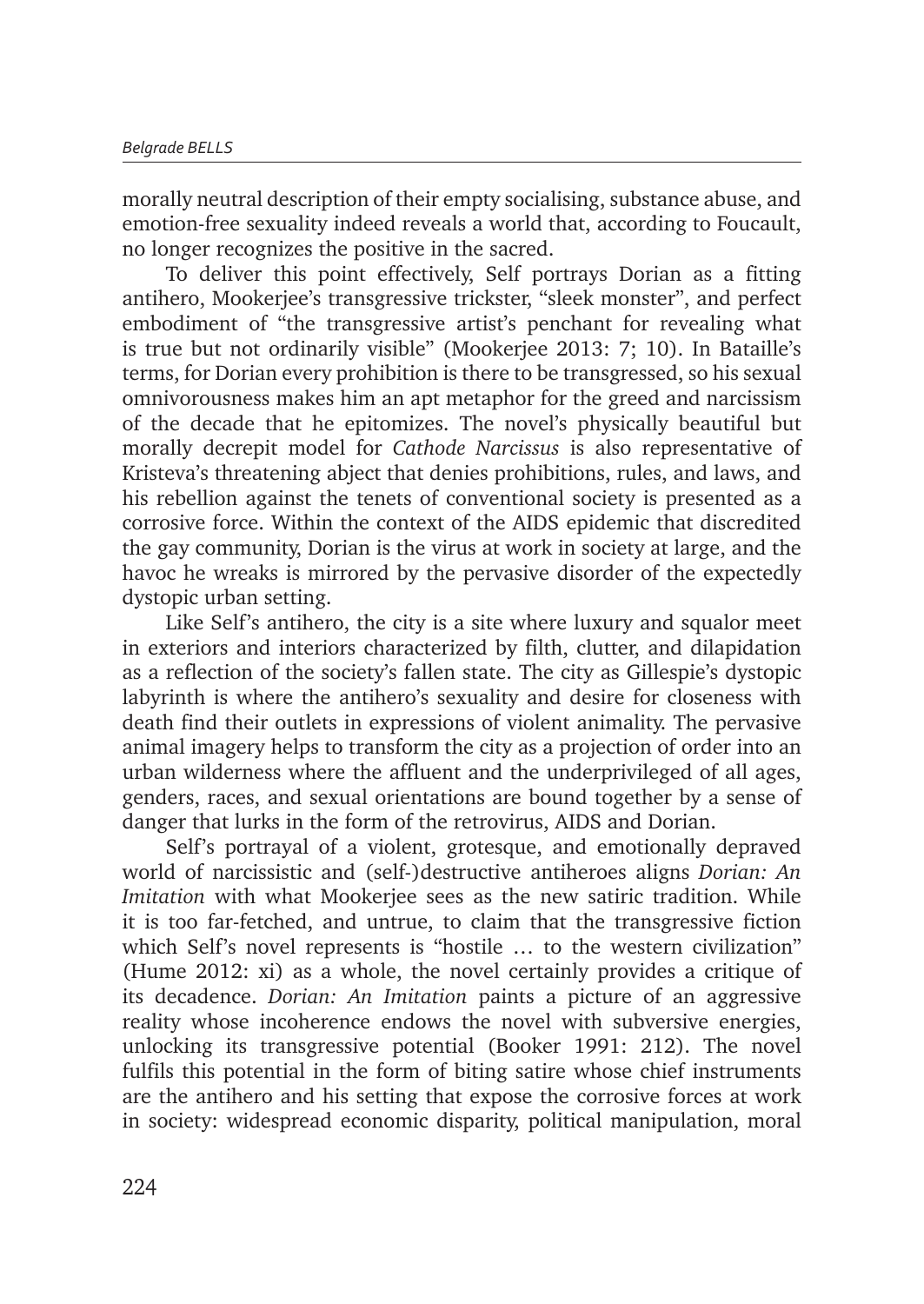degradation of both individual and society, and violence as its common outlet. Establishing a dialogue with the turn of the 20<sup>th</sup> century, Self takes a historical look of the social, economic, and moral evils of the end of the 20<sup>th</sup> century. Dorian's set exemplifies the decadence that follows excess at the expense of the underprivileged, cultural stagnation, moral vapidity, and emotional sterility, all reflected by physical decay, and Self's "imitation" of Wilde's narrative indicates that such excess and decadence change context but persist. Following on Wilde, Self offers a close-up of dehumanization that results from "a character intent on gorging on metropolitan excess" (Bentley 2014: 176–77), taking his cue from the age-old idea of the sexual perversity of city life. Admittedly, Self's novel is no example of political satire of the kind we encounter in George Orwell's *Nineteen Eighty-Four*  (1949), which "forecasts the political devolution of the city into a tyranny of centralized administration and control" (Latham and Hicks 2014: 166), nor is it a dystopian projection of the future. Instead, the images of Self's sin city take a more general satirical outlook on progress, technological growth, and advancement towards a more civilized existence.

As Booker reminds us, "[s]ubversion requires a target: transgression of boundaries requires that those boundaries initially be in place" (Booker 1991: 87–88). Employing transgression, identified by Booker as a technique of subversion, Self's novel satirizes a civilization at the point of exhaustion that dismisses the ideas of progress, growth, and advancement. To formally enact this, the novel runs the risk of exhausting itself in an incessant play of boundaries and transgression. Even transgression itself may be exhausting its nature by a constant crossing and re-crossing of boundaries: "Does transgression not exhaust its nature when it crosses the limit, knowing no other life beyond this point in time?" (Foucault 1977: 34). Instead of answering this question, Self allows it to hover over his narrative in which everything is exhausted: culture, economy, climate, politics, morality, body, and emotion. It is no wonder then that Hume feels reading such transgressive fiction is evidence of "reader masochism" (Hume 2012: xiii). Yet, this fiction is perfectly fit for an age which witnesses transgressions of borders of such magnitude that they become blurred. Subversion through transgression in fiction that has all but forgotten traditional patterns of plot, character, and structure which gratify reader expectations has become so prevalent that more traditional and realistic narratives such as Min Jin Lee's *Pachinko* (2017) read like refreshing anachronisms. If literary transgression depends on the transgressive energies of the reader,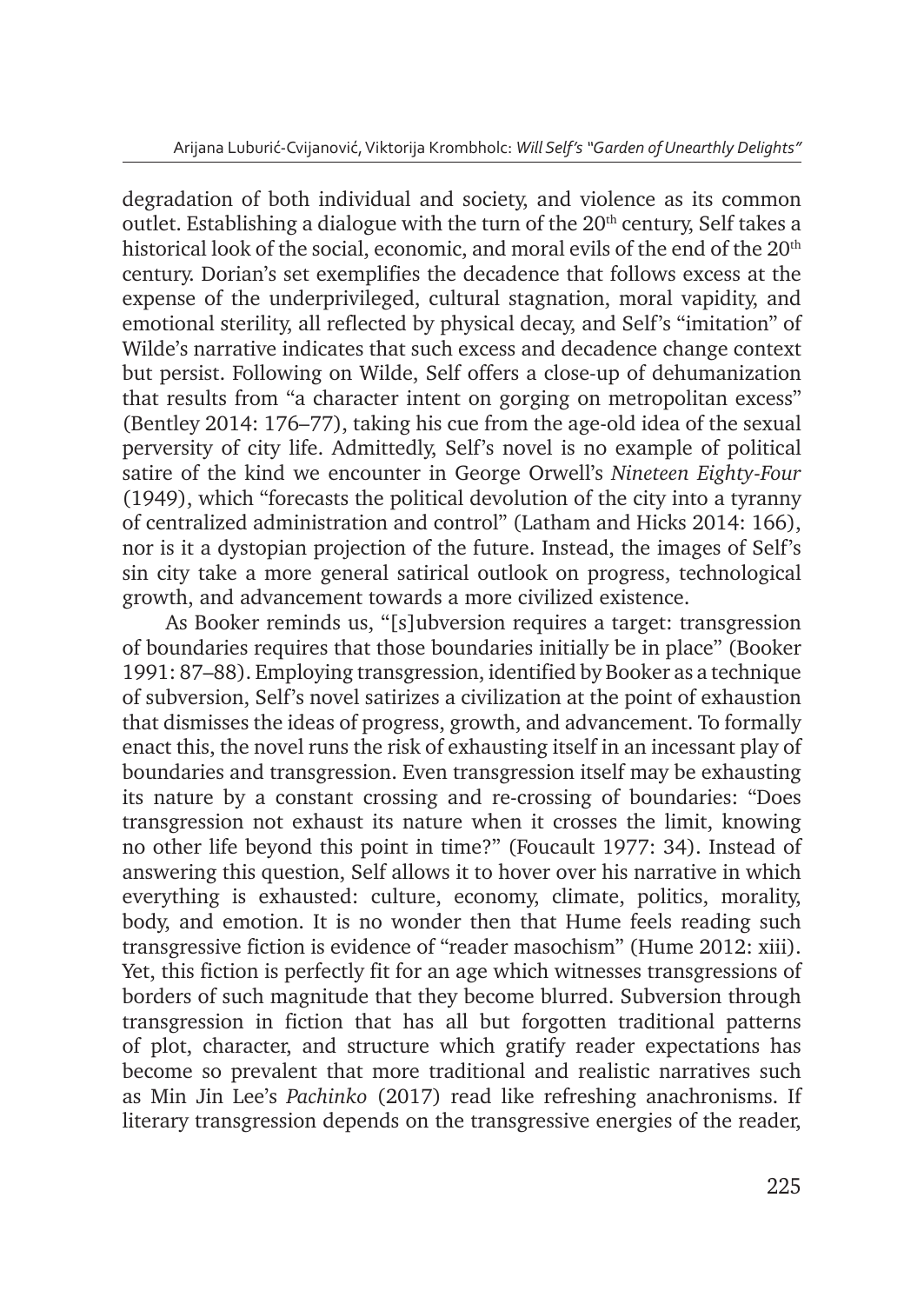on their identification and acceptance of the work's transgressive potential (Booker 1991: 15), then fiction like *Dorian: An Imitation* requires readers who do not derive pleasure from "moral rightness" (Hume 2012: 5). In its questioning, through character and setting, of the moral rightness of the times, *Dorian: An Imitation* represents one of those revolutionary moments in the history of literature which exemplify that transgression of boundaries is "an essential feature of literariness" (Booker 1991: 3).

Contributing to a long satiric tradition that relies on that essential feature, Self seems to ridicule the uphill task of attempting to "achieve any kind of authentic transgression in our modern cultural climate" (Booker 1991: 10). His self-ironic "imitation" undermines authenticity in a time when it is increasingly difficult to avoid the appropriation of subversive energies by the very dominants that one is intent on satirizing. Perhaps it is because the subversive energies of transgression have been exhausted by the fact that some form of transgressivity is expected in literature and art that the movement headed by Burroughs has led "toward more and more shocking and graphic depictions of transgressive violence in modern literature" (Booker 1991: 146). This tendency seems to have reached its peak in the last decade of the  $20<sup>th</sup>$  and the first decades of the  $21<sup>st</sup>$  century. Self refrains from such depictions but, like the more graphic *Fight Club* or *American Psycho*, puts violence to satiric purpose. Negative criticism which shows that transgressive satire causes a disturbance, much like it did when Swift published *A Modest Proposal* (1729), treats transgressive fiction as shock lit. Irvine Welsh, himself an exponent of transgressive literature, claims that anyone can write shock lit, so the point is to make the book bigger, to make it about the world we live in (Welsh 2016). In that sense, he sees *American Psycho* not as a novel about an individual's psychotic behaviour, but a book about the economic system which compels such behaviour. While such fiction disturbs by its satiric outlook on society which confirms that "[t]here exists no prohibition that cannot be transgressed" (Bataille 1986: 63), it also serves as an eye-opener that destabilizes common perceptions of the world. In our self-righteous moment in history when phenomena like cancel culture pose a threat to critical thought and open debate by insisting on intellectual conformity, *Dorian: An Imitation*  and transgressive fiction at large reinstate the importance of critique that opposes dogmas and nourishes dialogue.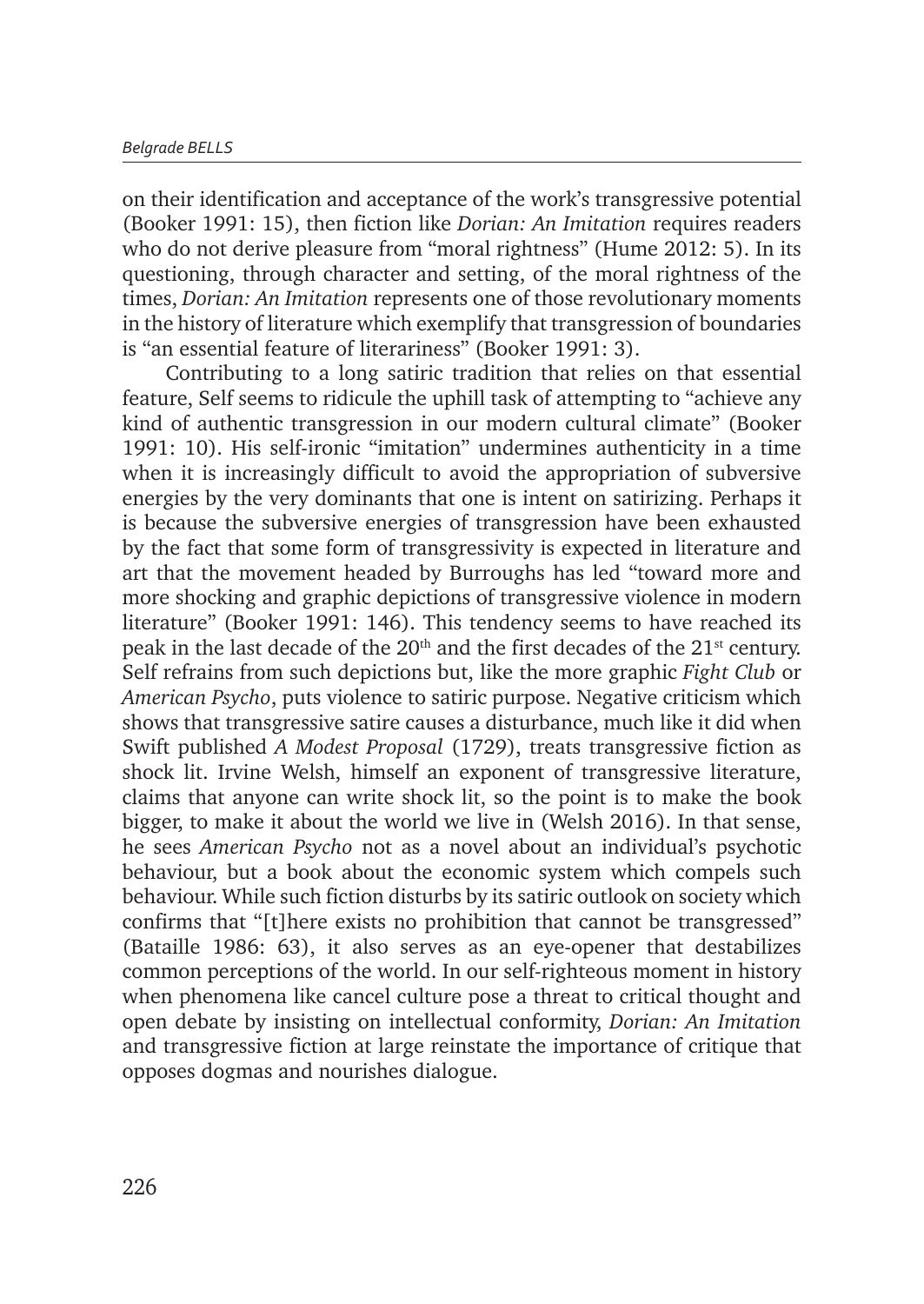#### References

- Alderson, D. (2006). 'Not everyone knows fuck all about Foucault': Will Self's *Dorian* and Post-Gay Culture. *Textual Practice*, 19.3, 309–29. (10 March 2021) <doi.org/10.1080/09502360500196284>.
- Bataille, G. (1986). *Erotism: Death and Sensuality*. Translated by M. Dalwood. San Francisco: City Light Books.
- Bentley, N. (2014). Postmodern Cities. In: K. R. McNamara (ed.), *The Cambridge Companion to the City in Literature*, New York: Cambridge University Press, 175–87.
- Booker, M. K. (1991). *Techniques of Subversion in Modern Literature: Transgression, Abjection, and the Carnivalesque*. Gainesville: University Press of Florida.
- Bowers, M. A. (2004). *Magic(al) Realism*. London and New York: Routledge.
- Bradbury, M. (1993). *The Modern British Novel*. London: Secker & Warburg.
- Canning, R. (2014). *Dorian: An Imitation*, by Will Self. Outdoing Wilde in Sex, Excess and Snobbery. *The Independent*. (10 March 2021) <http:// www.independent.co.uk/arts-entertainment/books/reviews/dorianan-imitation-by-will-self-139656.html>.
- Edwards, J. and R. Graulund (2013). *The Grotesque*. New York: Routledge.
- Foucault, M. (1977). A Preface to Transgression. Translated by D. F. Bouchard and S. Simon. In: D. F. Bouchard (ed.), *Language, Counter-Memory, Practice: Selected Essays and Interviews*, Ithaca: Cornell University Press, 29–52.
- Gillespie, G. (1996). The City of Wo/Man: Labyrinth, Wilderness, Garden. *Comparative Criticism*, 18, 107–25.
- Hayes, M. H. (2007). *Understanding Will Self*. Columbia: University of South Carolina Press.
- Hume, K. (2012). *Aggressive Fictions: Reading the Contemporary American Novel*. Ithaca and London: Cornell University Press.
- Kristeva, J. (1982). *Powers of Horror: An Essay on Abjection*. Translated by L. S. Roudiez. New York: Columbia University Press.
- Latham, R. and J. Hicks (2014). Urban Dystopias. In: K. R. McNamara (ed.), *The Cambridge Companion to the City in Literature*, New York: Cambridge University Press, 163–74.
- Matthews, G. (2016). *Will Self and Contemporary British Society*. Basingstoke: Palgrave Macmillan.